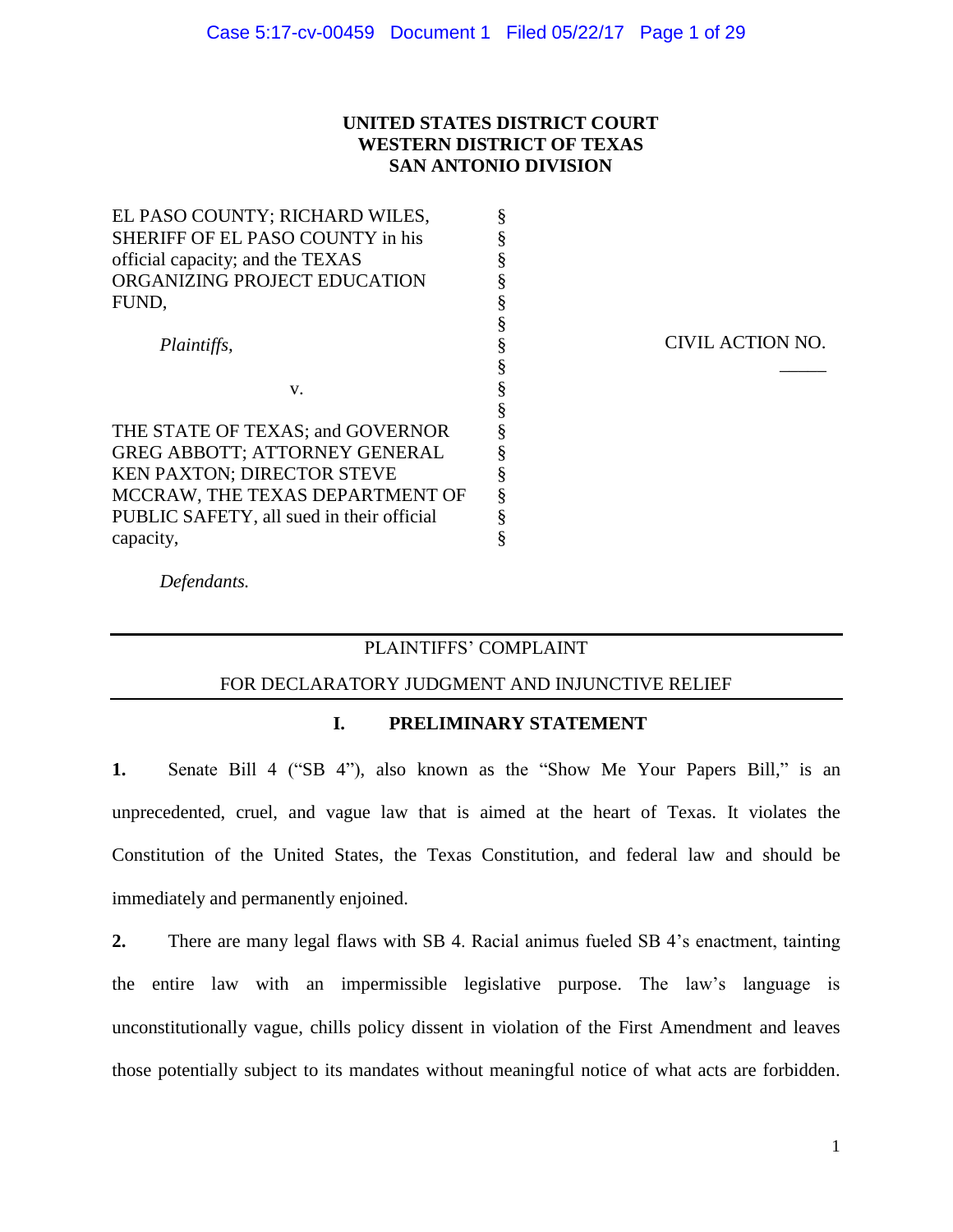### Case 5:17-cv-00459 Document 1 Filed 05/22/17 Page 2 of 29

SB 4 will make all Texans less safe by eroding the discretion of our local law enforcement and law enforcement on college campuses, interfering with the chain of command and the existing decision-making processes of local officials, and preventing the reporting of crimes. Finally, SB 4 invites racial profiling, permitting local officers to demand "papers" from virtually any person in Texas at any time. History and logic supports that all Texans will not be equally subject to this harassment: Texans of Hispanic heritage and immigrants and their families, particularly those from Mexico, Central American and other Spanish-speaking countries, will be targeted.

**3.** This historic and unconstitutional attack on the core values and identity of Texas is especially harmful to the County of El Paso — comprised of residents, employees, and visitors — and to the Texas Organizing Project Education Fund (TOPEF) the population it serves.

**4.** El Paso is unique among Texas counties: it is bilingual, bi-national, multi-cultural, and geographically distinct. For instance, El Paso has over 800,000 residents, is over 82% Hispanic and over 25% of its residents are foreign born. It is part of the largest border community in the United States, and one of the safest communities in the nation, leading the country in public safety. El Paso takes great pride in protecting all its residents and its values, and has been a leader in the fight against discrimination of all types for decades, with a special focus on protecting the civil rights of its immigrant communities. In its attack upon immigrants of all nationalities, against Mexican Americans, and against Hispanic communities, SB 4 stands in stark contrast to El Paso's history and identity.

**5.** It is insulting to the people and leaders of El Paso that the Texas Legislature continues to erode the policy decision-making and sovereignty of local communities based on irrational, unfounded "fears" of immigrants. As it has done for hundreds of years, El Paso will protect its heritage, identity and adherence to constitutional values such as equality and justice — and will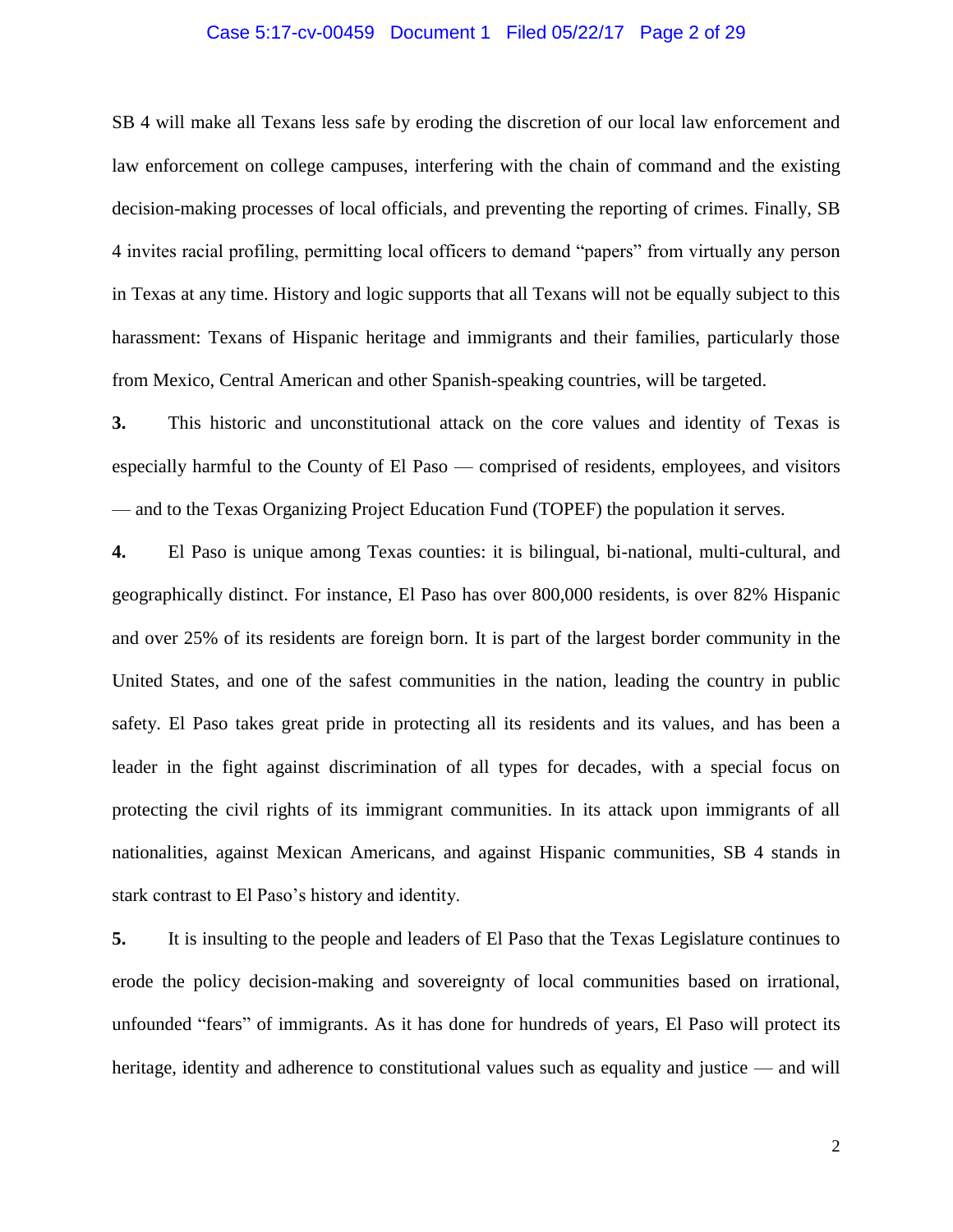### Case 5:17-cv-00459 Document 1 Filed 05/22/17 Page 3 of 29

do so with everything that it has. It is for these reasons and more, that El Paso files this suit seeking declaratory and injunctive relief.

**6.** TOPEF is an education organization based in San Antonio, Houston and Dallas. More than half of TOPEF's employees and the people they serve identify as Latino; many are from immigrant, mixed-status families. As an organization, TOPEF will be particularly injured by SB 4's unconstitutional provisions and harms, including racial profiling.

**7.** The County of El Paso and its Sheriff, Richard Wiles, along with TOPEF on behalf of their employees and the people they serve (collectively, the Plaintiffs), seek declaratory and injunctive relief against the State of Texas, Texas Governor Greg Abbott, Texas Attorney General Ken Paxton, and Director Steve McCraw of the Texas Department of Public Safety for the following legal violations in connection with the enactment, administration, and prospective enforcement of SB 4: 1) SB 4 was adopted with an impermissible purpose which violates the Fourteenth Amendment's guarantee of the equal protection of laws; 2) SB 4 is unconstitutionally vague and violates the Fourteenth Amendment's due process clause; 3) SB 4 violates the Fourth Amendment protection against unreasonable searches and seizures; 4) SB 4 violates the supremacy clause, Art. V  $\S$  2, of the United States Constitution, as federal immigration enforcement is wholly dedicated to the federal government and may not be usurped by the states; 5) SB 4 violates the First Amendment prohibition against governmentally-controlled speech or expression by disallowing the endorsement of a policy by public officials that prohibits or materially limits the enforcement of immigration laws; and finally, and 6) SB 4 violates the Texas Constitution.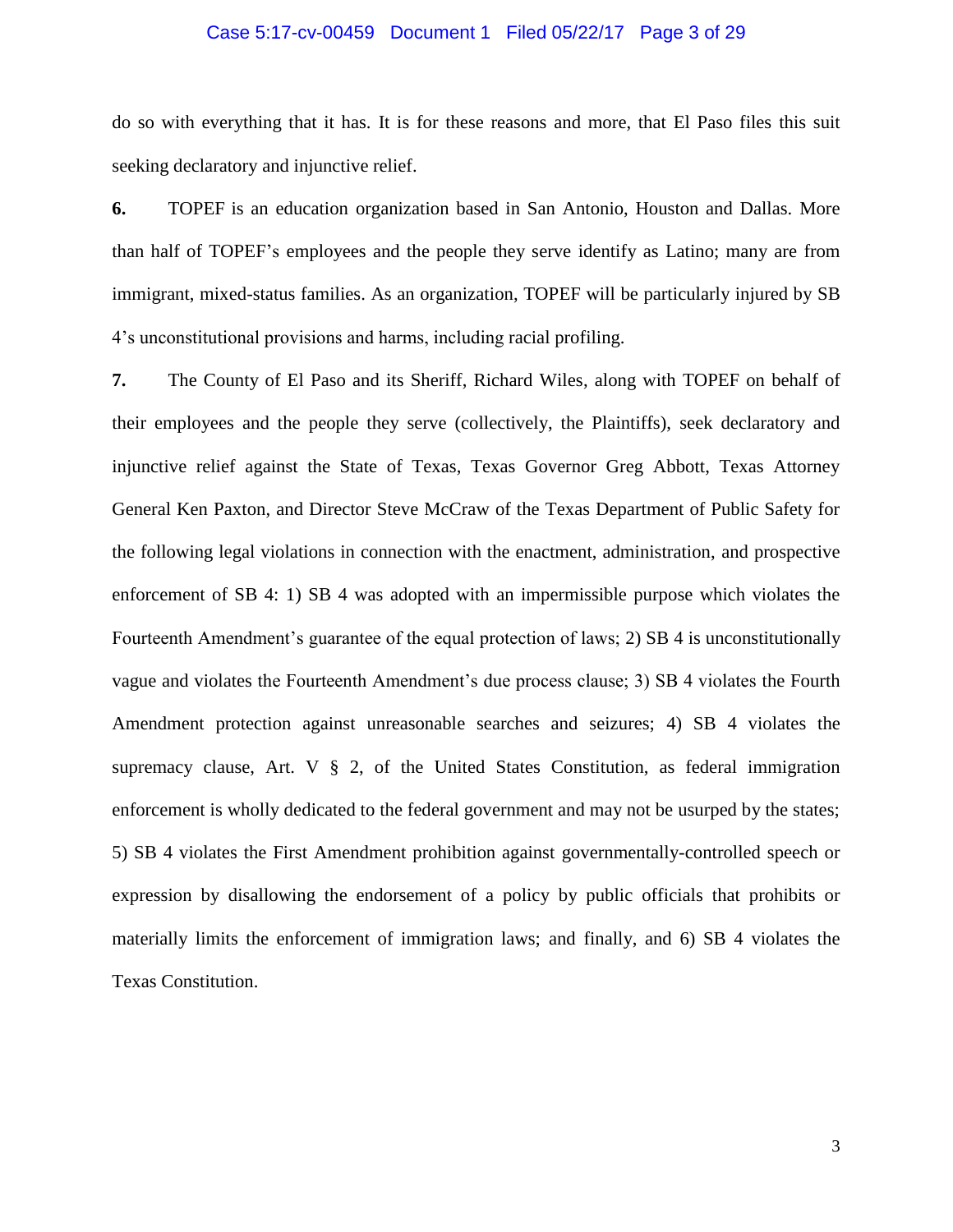### Case 5:17-cv-00459 Document 1 Filed 05/22/17 Page 4 of 29

**8.** In addition, El Paso County and Sheriff Wiles also seek a declaratory judgment that El Paso's current policies regarding federal immigration enforcement comply with state and federal law and do not violate SB 4.

## **II. JURISDICTION AND VENUE**

**9.** This action raises federal questions under the United States Constitution, particularly Article 1, and the First, Fourth, Fourteenth Amendments. In addition, this court has jurisdiction over these constitutional claims pursuant to 42 U.S.C. § 1983.

**10.** The Court has jurisdiction under 28 U.S.C. §§ 1331, 1346. This court has further remedial authority under the Declaratory Judgment Act, 28 U.S.C. §2201-02.

**11.** This Court has supplemental jurisdiction over any state law claims pursuant to 28 U.S.C. § 1367, "in any civil action of which the district courts have original jurisdiction, the district courts shall have supplemental jurisdiction over all other claims that are so related to claims in the action within such original jurisdiction that they form part of the same case or controversy under Article III of the United States Constitution."

**12.** Venue lies in this district pursuant to 28 U.S.C. § 1391 because a substantial part of the events or omissions giving rise to the claim occurred in this district.

#### **III. PARTIES**

**13.** Plaintiff, El Paso County, Texas is, at all times relevant to this Complaint, a county located in Texas and is recognized as a legal subdivision of the State. Tex. Const. Art. 11 § 1. El Paso County has the constitutional and statutory authority to set policies and regulations, as well as administer programs for its residents in certain areas, including administering its county judicial system, and providing health and social services to many county residents regardless of their national origin. The County is composed of more than 800,000 residents, over 80% of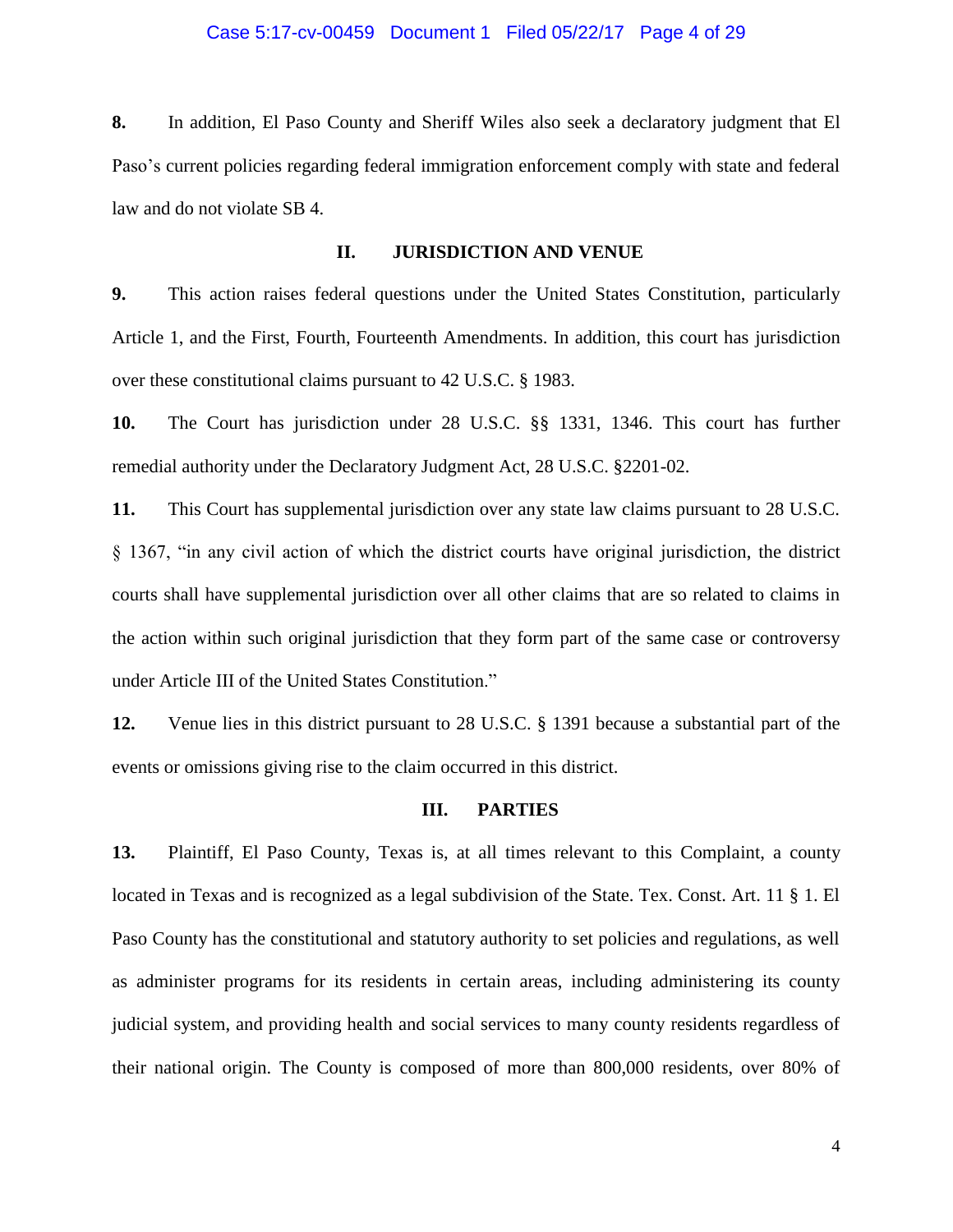### Case 5:17-cv-00459 Document 1 Filed 05/22/17 Page 5 of 29

whom are Hispanic. More than 1 in 4 residents of El Paso County are foreign born. Over 72% of El Paso County household speak a language other than English at home. And because some residents may be present in the county without documentation, all residents—many of whom are ethnically, culturally, and linguistically indistinguishable from undocumented immigrants from Mexico—would become subject to the unconstitutionally discriminatory and invasive controls of SB 4. The County is the seat of government for its public officials, who face the injury of removal from office for endorsing or adopting a policy in violation of SB 4.

**14.** El Paso County faces injury in fact from SB 4 in the form of substantial civil penalties for non-compliance with the law, as well as, tremendous budget uncertainty due to SB 4's unclear and vague standards and imminent enforcement, including fines of \$25,000 per day of violation excluding the first day of that violation. The County faces mandamus and injunction for violating SB 4. In addition, it creates un-budgeted costs associated training its deputy sheriffs and administrative staff complex about federal immigration rules and laws.

**15.** Uniquely, El Paso is under a federal court settlement agreement where it created a policy prohibiting the enforcement of civil immigration laws. El Paso also has adopted policies, which may violate SB 4's unconstitutional mandates. Specifically, the El Paso County Attorney's office has adopted a policy that prohibits its investigators from making inquiries into the citizenship or residency status for the purpose of determining whether an individual has violated civil immigration law or for the purpose of enforcing those laws.

**16.** The threat of this enforcement is real and actual, as proven by the State of Texas' suit against several opponents of SB 4 filed recently in a federal court in Austin. Given the budgetary uncertainty created by SB 4, its imminent enforcement, and the Attorney General and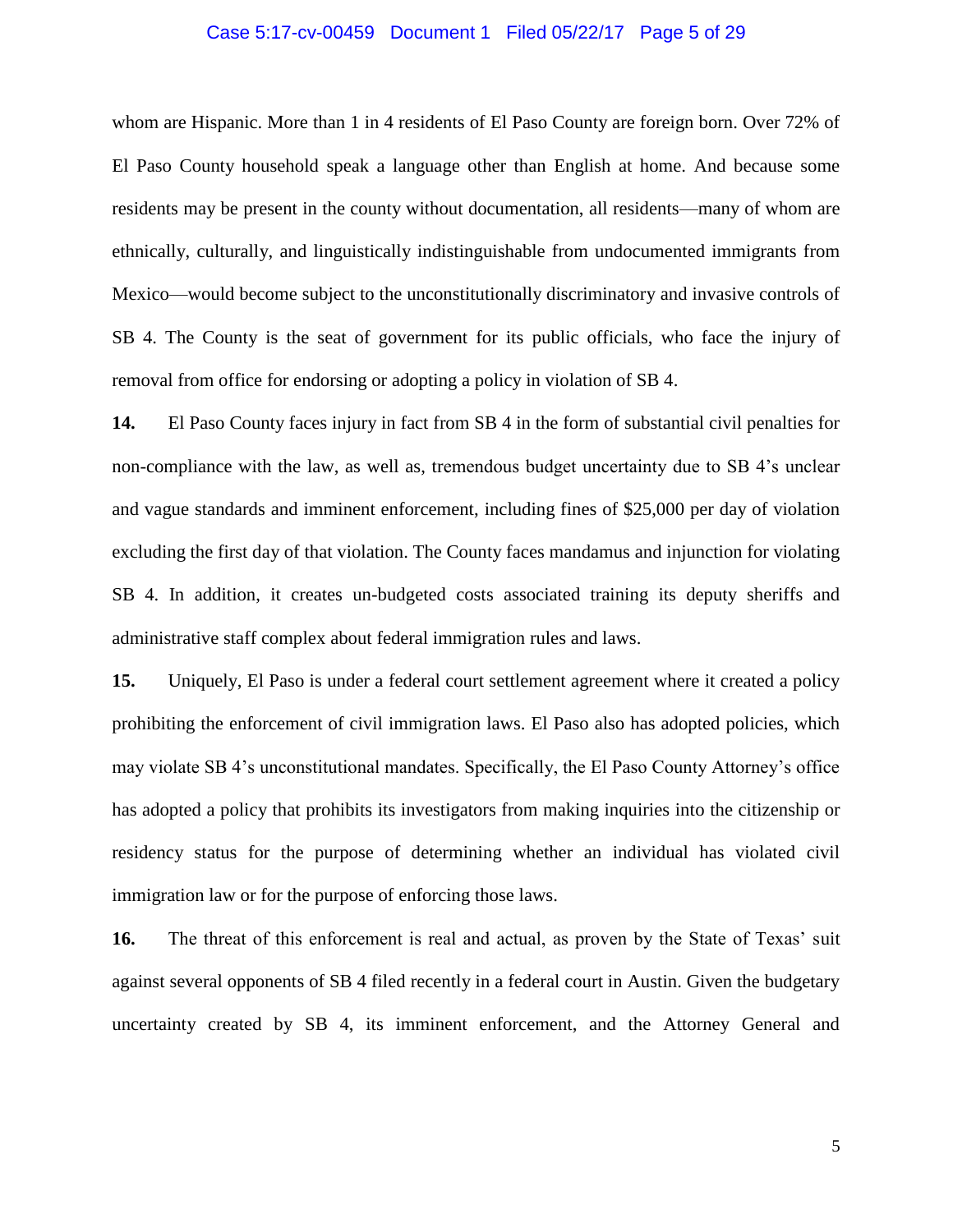### Case 5:17-cv-00459 Document 1 Filed 05/22/17 Page 6 of 29

Governor's threats against the opponents of SB 4, El Paso County has pre-enforcement standing to bring this action and is currently injured by SB 4's unconstitutional mandates.

**17.** Plaintiff, Richard Wiles, is the Sheriff of El Paso County. He is a judicial officer imbued with judicial discretion derived from the Texas Constitution. He faces removal from office for violating SB 4. This violation may include the endorsement of policy that limits the enforcement of immigration laws. Endorsement is undefined by the statue and may include expression for a policy in violation of SB 4. Sheriff Wiles is responsible for the enactment and enforcement of El Paso County's law enforcement policies and practices, including those governing compliance with Texas law and federal immigration detainers. Sheriff Wiles, as a law enforcement officer, also faces criminal sanction under SB 4 for failing to honor a civil detainer request.

**18.** Finally, Sheriff Wiles' authority and discretion to administer the law and to ensure the public safety of the residents of El Paso is greatly diminished by SB 4. Sheriff Wiles has standing to bring this lawsuit and is injured by SB 4's unconstitutional mandates.

**19.** Plaintiff, the Texas Organizing Project Education Fund (TOPEF), is an education organization with a focus working class neighborhoods in the cities of San Antonio, Houston, and Dallas, TOPEF works to improve the lives of low-income and working class Texas families through education, civil engagement and community organizing. TOPEF is incorporated in Texas. TOPEF must expend resources to educate its employees and service community concerning SB 4. TOPEF has members in many counties in Texas, including Bexar, and Harris Counties. TOPEF is injured as an organization by SB 4. TOPEF has both organizational and associational standing to bring this lawsuit.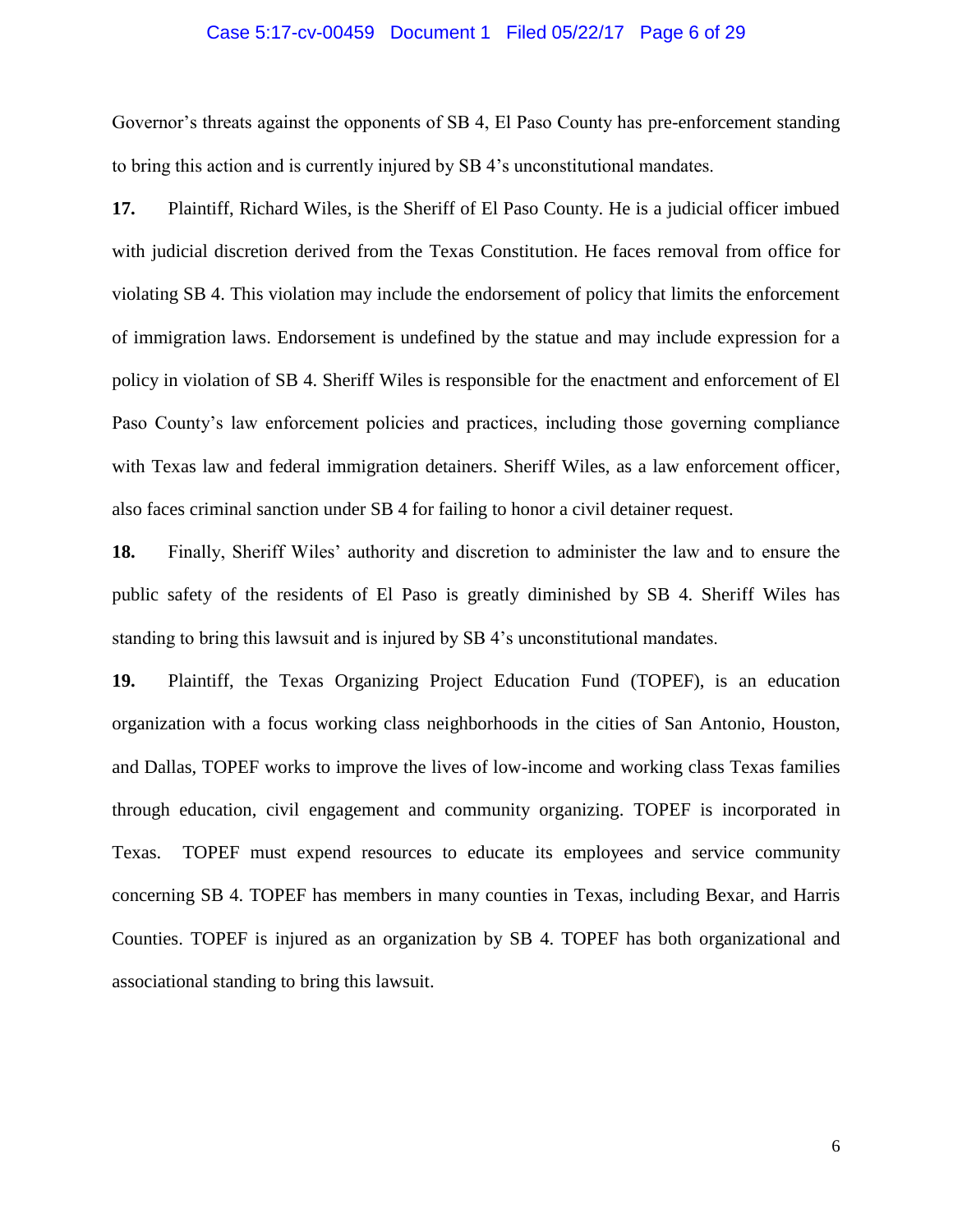### Case 5:17-cv-00459 Document 1 Filed 05/22/17 Page 7 of 29

**20.** Defendant, the State of Texas, is a free and independent sovereign state of the United States beholden to the principle of limited government enshrined in the United States and Texas Constitutions.

**21.** Defendant Greg Abbott is the Governor of the State of Texas and signed SB 4 into law on May 7, 2017. He is the Chief Executive officer of the State of Texas and is responsible for the appointment of officials who administer state law enforcement. Governor Abbott is sued in his official capacity.

**22.** Defendant Ken Paxton is the Attorney General of the State of Texas, which is an executive office that represents the State of Texas in all actions in which the State may be a party. As to his responsibilities for SB 4, he is the officer who shall seek mandamus or injunction if and when local entities violate SB 4. He is also the State officer given the sole authority to seek a *quo warranto* or a removal action against a public official who has violated SB 4. He is sued in his official capacity.

**23.** Defendant Steve McCraw is the Director of the Texas Department of Public Safety (DPS). He is responsible for the policies and practices of the DPS officers and their enforcement of federal immigration laws. These officers, under SB 4, are given the authority during any lawful detention to inquire into the nationality of the detained party. Director McCraw is sued in his official capacity.

#### **IV. FACTUAL BACKGROUND**

### **A. General Facts**

**24.** SB 4 was signed into law on May 7, 2017. It is the most restrictive and prohibitive antiimmigrant state law of the fifty states.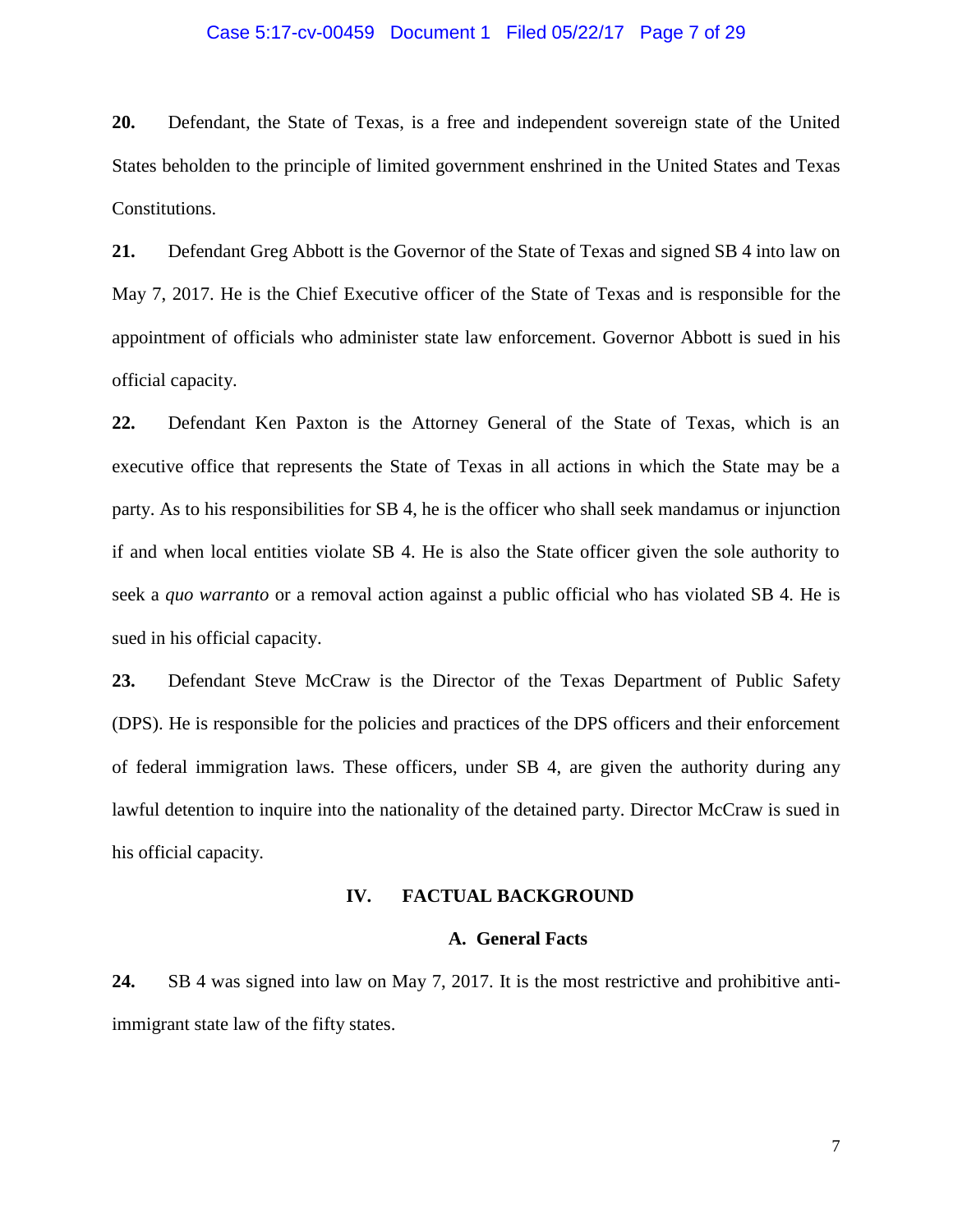### Case 5:17-cv-00459 Document 1 Filed 05/22/17 Page 8 of 29

**25.** SB 4 prohibits local entities from adopting, enforcing, or endorsing a policy that prohibits or materially limits the enforcement of "immigration laws," a term without meaningful definition, or, as demonstrated by pattern or practice, materially limiting or prohibiting enforcement of such laws.

**26.** SB 4 prohibits law enforcement agencies, as demonstrated by pattern or practice, from refusing to comply with an immigration detainer request issued by the federal government. An immigration detainer, also known as an "ICE hold," is a document by which the United States Immigration and Customs Enforcement (ICE) requests a local law enforcement agency to hold a person ICE suspects has violated civil immigration laws, so that ICE may gain custody, even if there are no underlying criminal charges to justify continued detention.

**27.** In addition, SB 4 provides that local entities may not prohibit or materially limit a police officer — including safety officers on college campuses — from inquiring into the immigration status of a person under lawful detention or under arrest; inquiring into the detainee's place of birth; sending that information to the United States Citizenship and Immigration Services (USCIS), ICE, or any other federal agency; assisting or cooperating with a federal immigration officer; or allowing the federal government access to a jail to enforce federal immigration law.

**28.** Any "citizen" residing in the jurisdiction of a local entity may file a complaint with the attorney general alleging that a jurisdiction has violated SB 4. The Attorney General may then seek a writ of mandamus or injunction to compel the jurisdiction to comply with SB 4.

**29.** Jurisdictions that intentionally violate SB 4 face severe, escalating civil penalties, including fines of \$25,000 per day of violation, excluding the first day of a violation.

**30.** Public officials who violate SB 4 face removal from office via *quo warranto*. A public statement made by a public official is evidence for removal.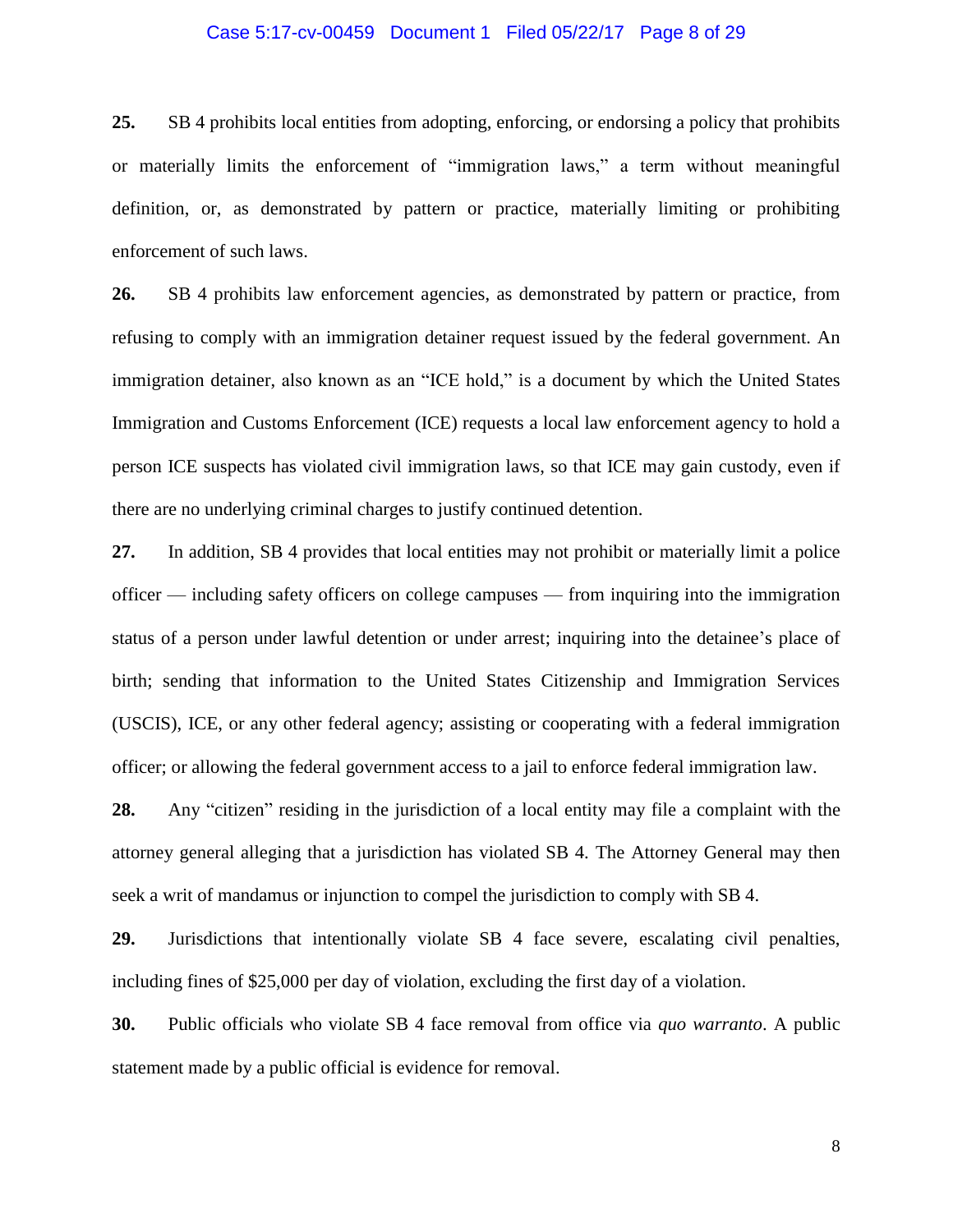### Case 5:17-cv-00459 Document 1 Filed 05/22/17 Page 9 of 29

**31.** Sheriffs, chiefs of police, constables, or any one with primary authority for administering a jail is criminally liable for knowingly failing to comply with a detainer request.

**32.** In total, SB 4 attempts to force the hands of local government to enforce federal immigration laws. Law enforcement officials who do not comply will have committed crimes. Public officials who do not comply face removal. All law enforcement agencies and jurisdictions that opt to stay out of immigration enforcement face stringent civil liability. And, persons in Texas, particularly Mexican-Americans, those of Hispanic descent, and immigrants and their families, will be caught in the crossfire.

#### **B. Fourteenth Amendment – Unlawful Discrimination**

**33.** The Fourteenth Amendment to the United States Constitution guarantees persons the equal protection of the laws, and prohibits the government from treating persons differently than a similarly situated individual. To establish a Fourteenth Amendment violation the district court should examine factors detailed by the United States Supreme Court in *Village of Arlington Heights v. Metropolitan Housing Development Corp.*, 429 U.S. 252, 265-68 (1977).

**34.** The Supreme Court in *Arlington Heights* considered several factors as informing the intent decision. The following describe some of those facts here.

# **i. Events leading up to the adoption of SB 4, including Departures from Normal Procedure**

**35.** It is impossible to detach SB 4 from the cultural context in which it was passed. The 2016 election both in Texas and in the United States was riddled with nativist and anti-immigrant appeals. For instance, then-candidate Trump repeatedly claimed that illegal immigrants were "rapists," "criminals" roaming the streets, killing people and stealing jobs from American workers. He also publicly attacked persons of Hispanic descent, including by questioning the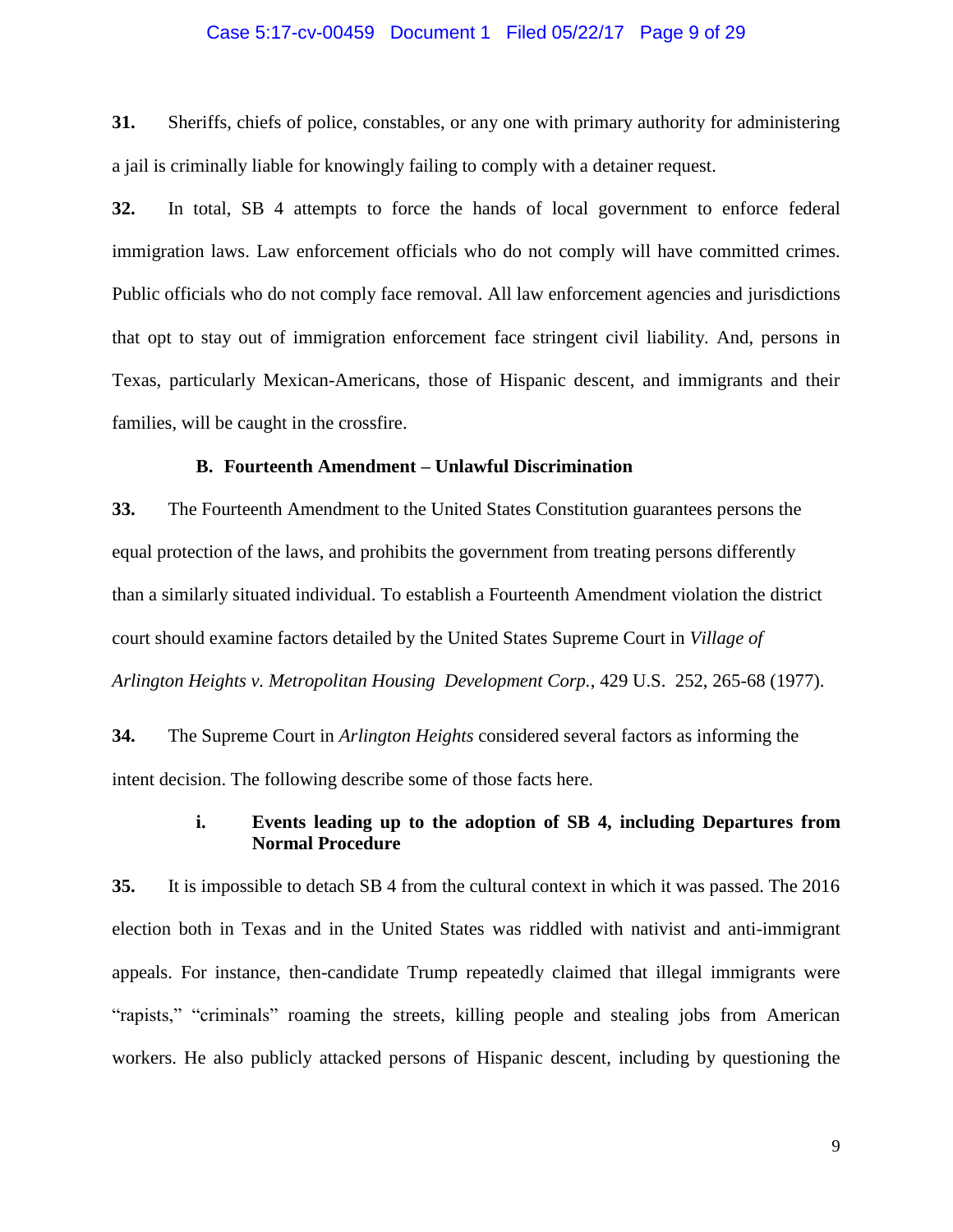### Case 5:17-cv-00459 Document 1 Filed 05/22/17 Page 10 of 29

impartiality of a United States federal judge presiding over a lawsuit related to Trump University.

**36.** Likewise, Texas lawmakers and members of the State's leadership have made racial and xenophobic appeals in supporting laws like SB 4. In campaigns, Lieutenant Governor Dan Patrick called immigration into Texas an "invasion" and said that immigrants coming to Texas bring "third world diseases," such as leprosy. Without factual data, Patrick blamed immigrants for "a rising crime rate, overcrowded schools, an overburdened health-care system, and runaway growth in the state budget," and characterized illegal immigrants as "terrorists and drug runners." **37.** Texas Legislatures have considered so-called "Sanctuary Cities" and "Show Me Your Papers" bills in several forms in past legislative cycles, but SB 4 is the first, and most extreme, anti-immigrant measure to be enacted into law in Texas. It flew through the legislative process at an unusually fast pace, despite a chorus of public cries against it.

**38.** SB 4 was filed by Senator Charles Perry on November 15, 2016, as a pre-filed bill. In Committee, the Senate State Affairs Committee held a day long committee hearing in which hundreds of people testified in person. Despite the volume of testimony, only a few people testified in person in support of the bill.

**39.** On February 7, 2017, SB 4 was passed to engrossment and sent to the House. SB 4 was referred to the House Committee on State Affairs and was heard on March 15, 2017. Again, hundreds of people testified in person against the bill. Again, only a few testified in favor. On April 12, 2017, the bill was voted out of the House State Affairs Committee as substituted and sent to the Calendars Committee on April 20, 2017 at 2:22 PM. Just 48 minutes later, the bill was placed on the Emergency Calendar.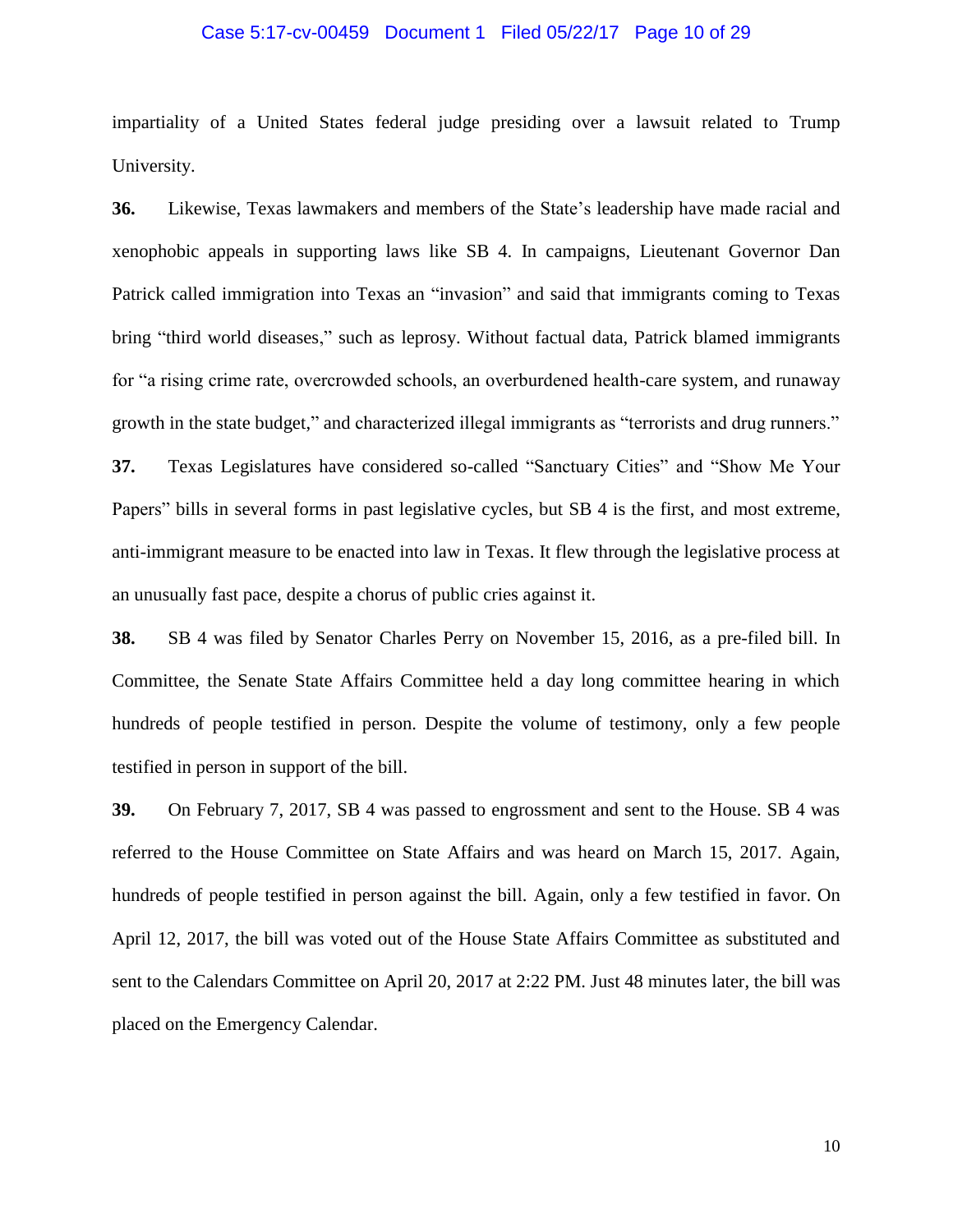### Case 5:17-cv-00459 Document 1 Filed 05/22/17 Page 11 of 29

**40.** The House considered SB 4 on April 26, 2017. Chairman Charlie Geren was the House sponsor for SB 4. In all, the House considered 145 amendments, accompanied by emotional debate, in a session that extended until 4:30 AM on April 27, 2017.

**41.** The House debate contained many peculiar deviations from normal procedure. First, several points of order were overruled that under normal operating procedures would have been sustained. This included a point of order concerning the validity of a witness affirmation, which is the same category of point of order that was sustained against a previous "sanctuary cities" bill. Second, rather than cut off debate utilizing the House rules to move to the previous question, the House moved to have the vote for "Record Vote 456" used for all amendments that remained on the Speaker's desk. This rule suspension has not been used or adopted by the Texas House for any legislation other than bills on the local and consent calendars. This effectively cut-off debate without meaningful consideration of any amendment numbered 76 to 145.

**42.** The tenor of the debate was also a major departure from the normal practices of the Texas House. The proponents of the bills used words like "illegals" to describe the targets of the legislation. Legislators were often heard laughing at the demise of ameliorative amendments, which lead to one lawmaker commenting about the disrespectful behavior during the debate. Chairman Geren said that the bill was aimed at "bad people." Throughout debate, opposition legislators were heckled by their colleagues.

**43.** Also a departure from normal procedure was the consideration of the so-called "Schaeffer Amendment." An amendment proposed by Representative Matt Schaffer became the turning point of the debate. The Schaeffer Amendment would re-draft the House version of the bill and return it to the language of the Senate bill in substance. Principally, that would have permitted immigration inquiries with any lawful detention rather than only after an arrest. A deal was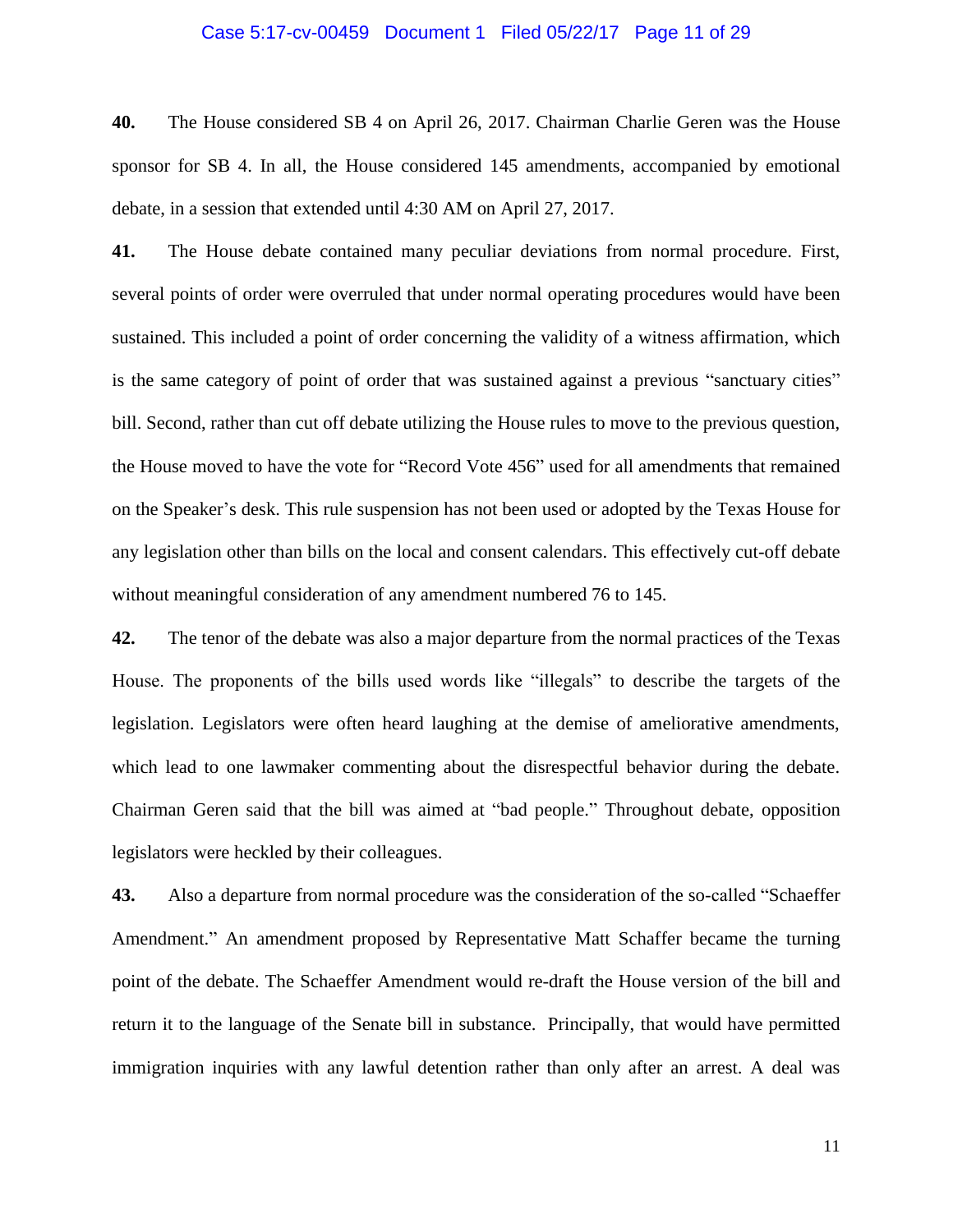### Case 5:17-cv-00459 Document 1 Filed 05/22/17 Page 12 of 29

raised that, essentially, would have removed the Schaeffer Amendment from consideration in exchange for allowing 10-20 other amendments to be considered, that would have been chosen by the Speaker of the House in response to concerns that had been raised about the measure. But there never was any real deal offered, as Representative Schaeffer showed no serious inclination to remove his amendment from consideration.

**44.** Accordingly, in one night, SB 4 made Texas legislative history in the worst possible way. Meaningful points of order were denied outright and not considered despite the traditional practice of the House. The bill spent less than an hour in the Calendars Committee. It was subject to a tremendous volume of negative witness testimony in both the Texas Senate and Texas House committees, all of which failed to impede its swift progress through the legislature. The House cut-off debate by using a practice reserved only for bills on the local and consent calendar. A "deal" was offered that would have allowed the Speaker to choose which amendments but without any serious intention of compromise. Only one amendment offered by a lawmaker of color was adopted.

**45.** SB 4 passed the Texas House and was sent to the Senate. The Senate concurred in House Amendments, and the Governor signed SB 4 into law on the evening of Sunday, May 7, 2017 in a private event not open to the media or the public. It is scheduled to become effective on September 1, 2017.

### **ii. Lack of Evidence Supporting the Purported Purposes of SB 4**

**46.** As noted above, the bill's sponsor, Chairman Geren, announced from the House floor that SB 4 was meant to uphold the rule of law and get at "bad people." He argued that SB 4 required local governments to enforce federal immigration law only to the extent it was requested by the federal government. He also said that the "Show Me Your Papers" component of the bill applied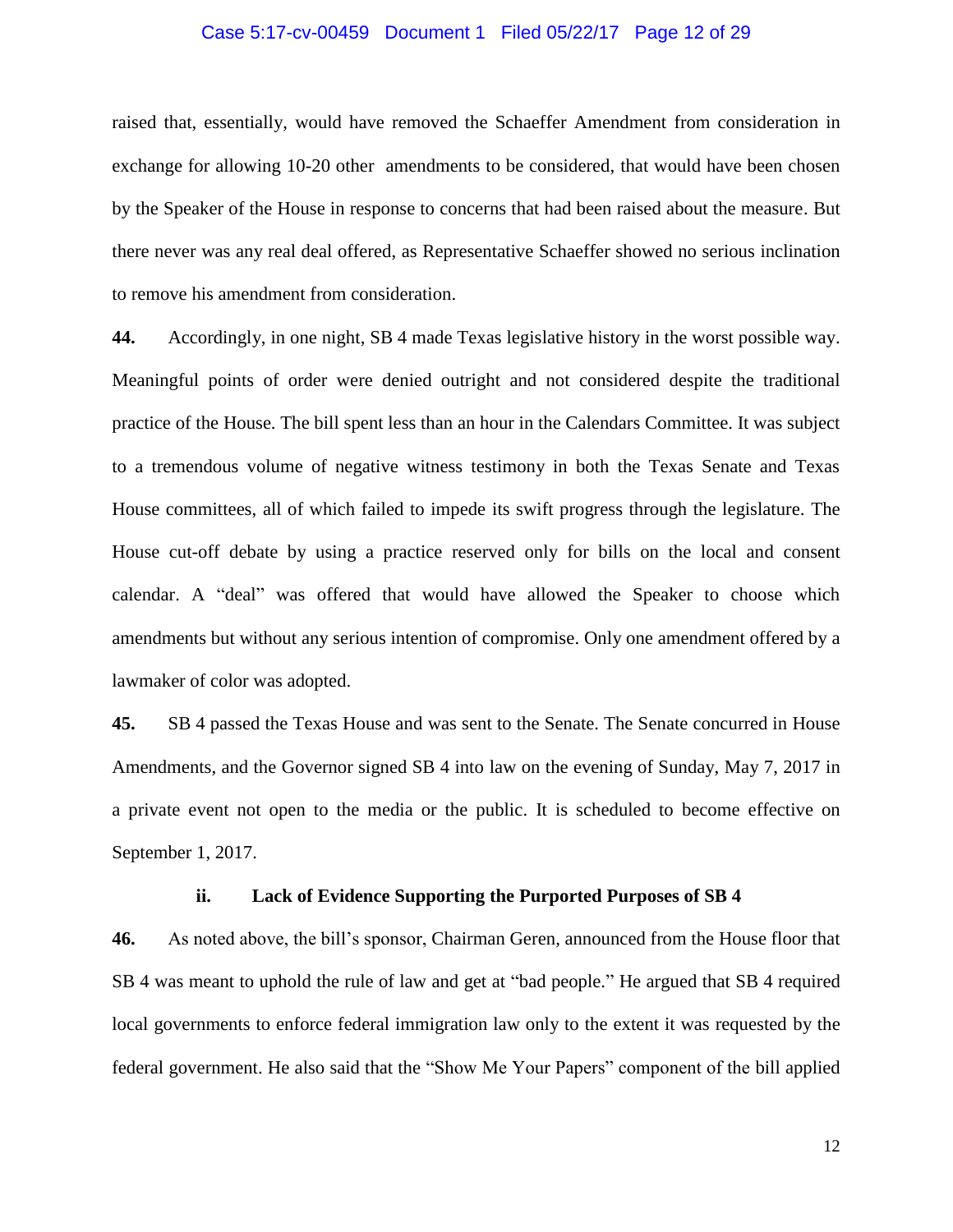### Case 5:17-cv-00459 Document 1 Filed 05/22/17 Page 13 of 29

only to people who were actually arrested and nearby bystanders. Finally, Chairman Geren claimed the bill simply requires jurisdictions to honor valid ICE immigration detainer requests. But each of these rationales has been disproven through the rejection of ameliorative amendments.

**47.** First, SB 4 cannot be justified by any true concern about public safety. Amendments were rejected that targeted violent or dangerous offenders to be held pursuant to ICE detainer requests. Other amendments that would have provided training to local law enforcement concerning immigration enforcement were also rejected. Amendments that would have improved communication between immigrant communities and law enforcement were also rejected.

**48.** There was voluminous testimony by law enforcement officials in both the Texas House and Senate committees that SB 4 will make Texas less safe. This testimony and evidence was rejected. Finally, the bill author and all proponents of the bill were made aware that the incidence of crime among the undocumented community was lower than that among U.S. citizens and Legal Permanent Residents.

**49.** Similarly, the bill is also not about the need to police "bad" people or prevent criminal behavior. Once the Schaeffer Amendment was adopted, the will of the House was to allow this bill to apply to *anyone* detained by law enforcement not just to those who were arrested. Accordingly, SB 4 allows police officers and campus safety officers to make national origin inquires at traffic stops and other commonplace interactions with Texas residents. In an insult to local control, it prohibits jurisdictions from adopting policies preventing this plainly dangerous, discriminatory, and unconstitutional practice. SB 4 is thus not aimed only at those for whom probable cause supports their arrest.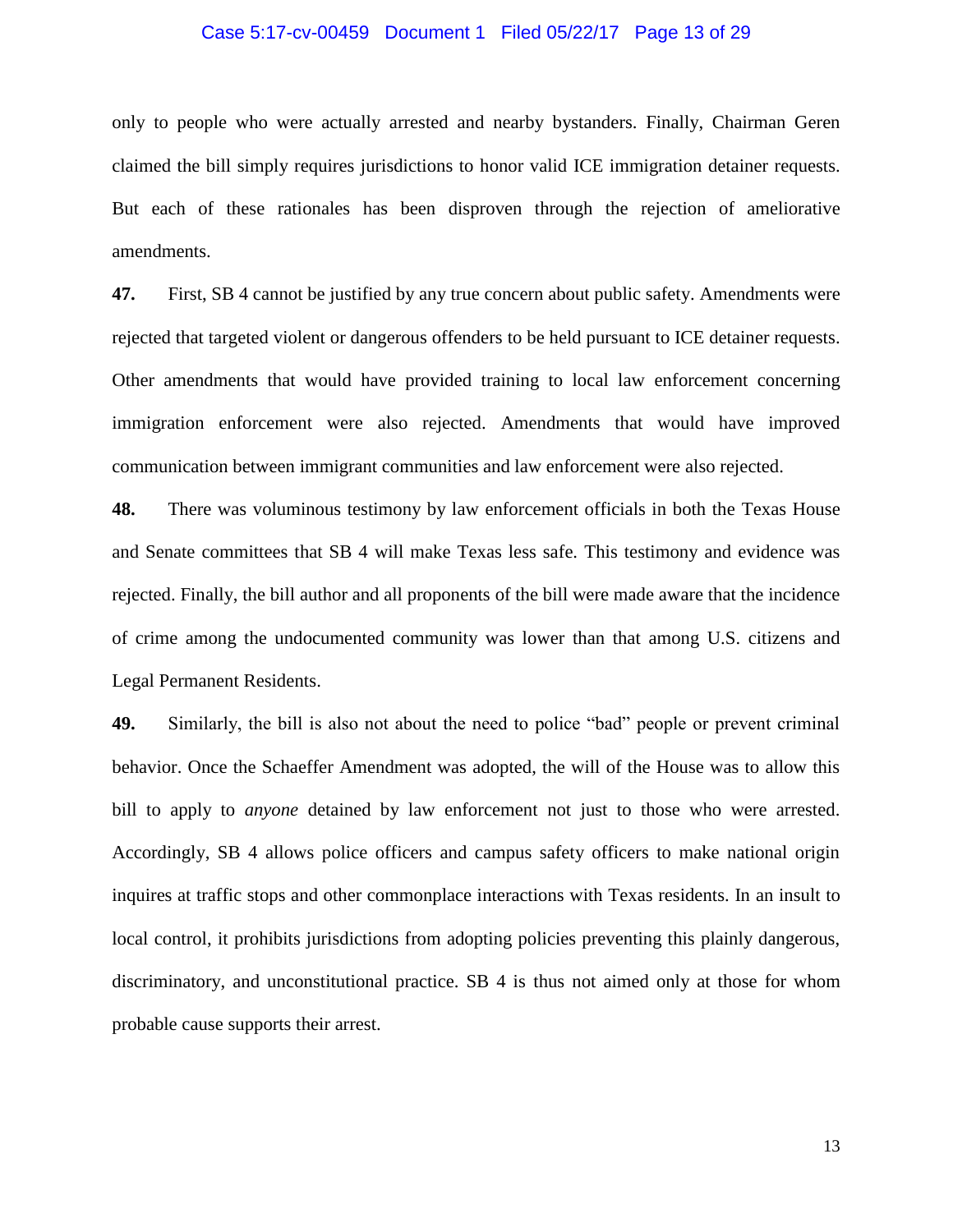### Case 5:17-cv-00459 Document 1 Filed 05/22/17 Page 14 of 29

**50.** This bill also cannot be justified by the need to mandate compliance with voluntary ICE detainer requests. A floor amendment was offered that would have limited the bill by only requiring jurisdictions to honor ICE detainers. There was testimony in committee that local jurisdictions in Texas comply with 99% of ICE detainers. Texas has been rated the best state nationwide for adhering to ICE detainers. Chairman Geren also stated that he could not name a sanctuary city, county, or university or that did not intend to honor with ICE detainers. This bill was thus not passed to simply force compliance with ICE detainers, as such compliance is already the standard across Texas.

**51.** A fervent belief in the "rule of law" also cannot justify SB 4, which allows the Attorney General (AG) to seek mandamus or injunction for entities that allegedly violate SB 4 and allows the AG to defend local entities from suits against those jurisdictions for complying with SB 4. However, despite its perfunctory language regarding non-discrimination, SB 4 provides no authorization for the AG to *enforce* that non-discrimination policy. Texas has recent and sordid history of not following federal law with regard to voting rights, gerrymandering, environmental law, and women's health. This bill is not about the rule of law.

**52.** In fact, there is no rational policy justification for SB 4. Chairman Geren admitted on the House Floor that he did not consult any studies to justify or inform his decision to champion SB 4. He further stated there was no inciting event that lead to his sponsorship or drafting of SB 4.

**53.** Every single policy rationale for this bill is disproven by the rejection of ameliorative amendments and on-point witness testimony. Without a doubt, the policy rationales for this bill are pre-textual and belie a sub-rational, impermissible purpose based in racial or national origin animus.

### **iii. Disparate Impact**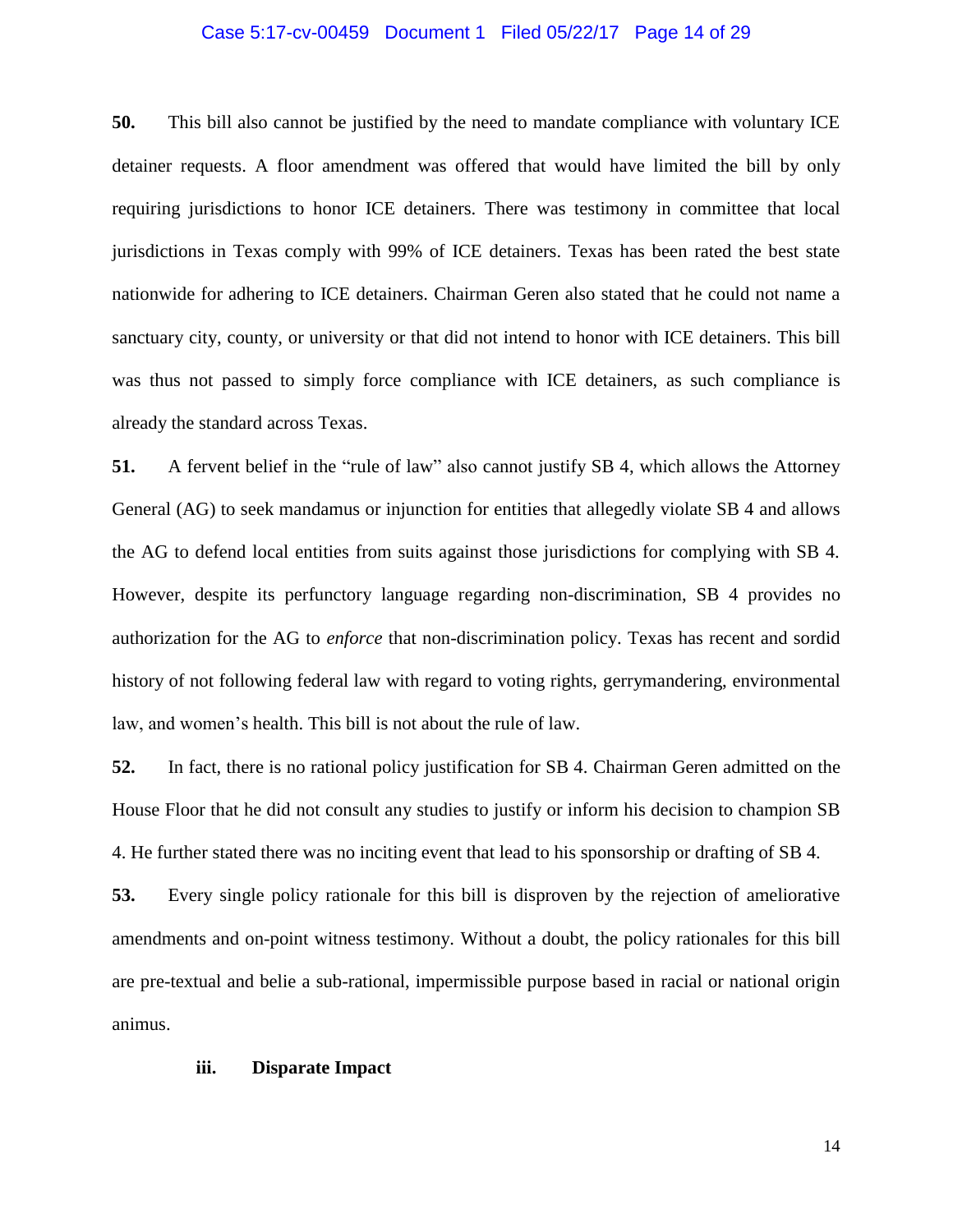### Case 5:17-cv-00459 Document 1 Filed 05/22/17 Page 15 of 29

**54.** Chairman Geren on the House floor admitted that most immigrants in Texas are of Hispanic origin. He also admitted that ICE detainers are not always valid.

**55.** In Texas, invalid ICE detainers and unlawful detentions unequally affect Mexicans, Mexican Americans, and those of Hispanic descent more broadly. SB 4, as signed into law, allows unconstitutional intrusions into the rights of these individuals based on racial and national origin animus.

## **iv. The Plaintiffs' Experiences Demonstrate that Hispanics in Texas will be Adversely Affected**

**56.** Immigration enforcement has a sordid and discriminatory history in Texas and in the rest of the country.

**57.** The anti-immigrant fervor in recent years in Texas is, in many ways, unique. The Plaintiffs have each been particularly affected.

**58.** In El Paso, residents have suffered from illegal intrusions into their lives. One example is referred to locally as "the Bowie High School incident." During the morning of November 9, 1991, Benjamin Murillo, Coach of the Bowie High School football team, and Isaac Villalva and Cesar Soto, members of the Bowie High School varsity football team, drove to neighboring high school to watch the junior varsity football game between Bowie High School and Jefferson High School. Two El Paso Border Patrol Agents stopped their vehicle. One of the El Paso Border Patrol Agents approached the car and pointed a pistol at the head of Coach Murillo. The agents searched the car without probable cause or consent. The students were questioned about their national origin and immigration status. These children and their coach were stopped solely because of their Hispanic descent. The subsequent lawsuit found that the agents violated the civil rights of the students and their coach.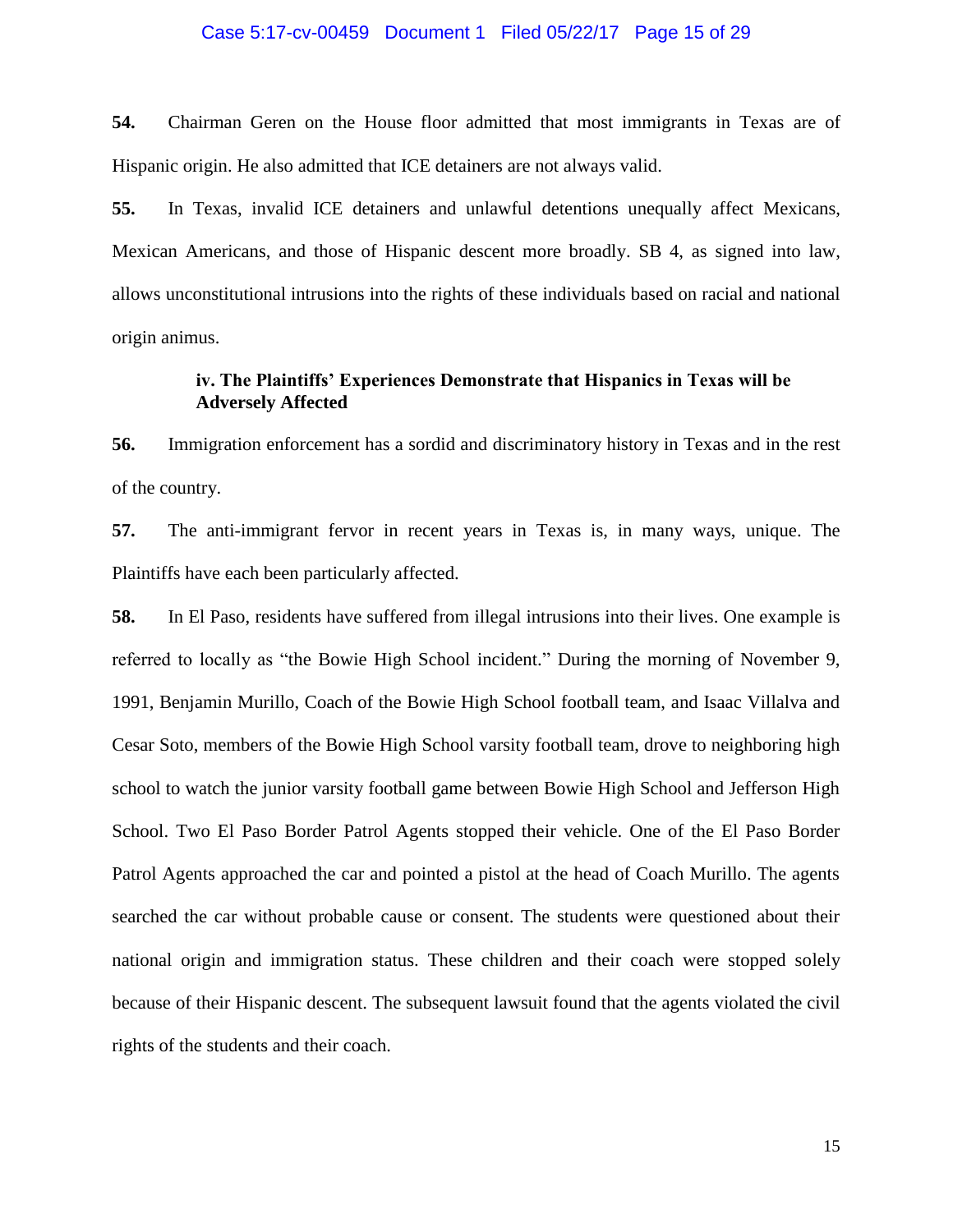### Case 5:17-cv-00459 Document 1 Filed 05/22/17 Page 16 of 29

**59.** This case and many others have typified the relationship between immigration enforcement and Mexican Americans in Texas, and in El Paso County specifically. This unequal enforcement is based on racial classification or national origin animus.

**60.** TOPEF's mission is to improve the lives of low and moderate-income Texas families by building power through community organizing and civic engagement. TOPEF was founded in December 2009 by a group of seasoned community organizers, grassroots community leaders and an Advisory Committee that includes renowned policy experts, union presidents, and progressive civic leaders from around the state. TOPEF has over 140,000 supporters across the state, most of whom are African American and Latino and organize around issue areas such as: jobs and job training, criminal justice reform, neighborhoods of opportunity, access to health care, improving public schools, and immigrant rights.

**61.** TOPEF has successfully organized to effect local policy change and grow the electorate in three counties. Among other things, the work of TOPEF's trained community leaders has won the allocation of \$1 million toward street lights for San Antonio's low-income, predominantly Latino west-side neighborhoods, won an alternative disciplinary program to tackle the "School to Prison Pipeline" problems in Dallas Independent School District, and secured a policy within DISD that bans discretionary suspensions for Pre-K through second grade students. TOPEF's work has consistently targeted 200,000 low propensity voters and has empowered them to see the impact of voter participation and community organizing.

**62.** TOPEF has also suffered racial classification or national origin animus while engaged in TOPEF's organizing and education activities. If SB 4 goes into force, TOPEF has a reasonable expectation that this animus against its employees and the people it serves will increase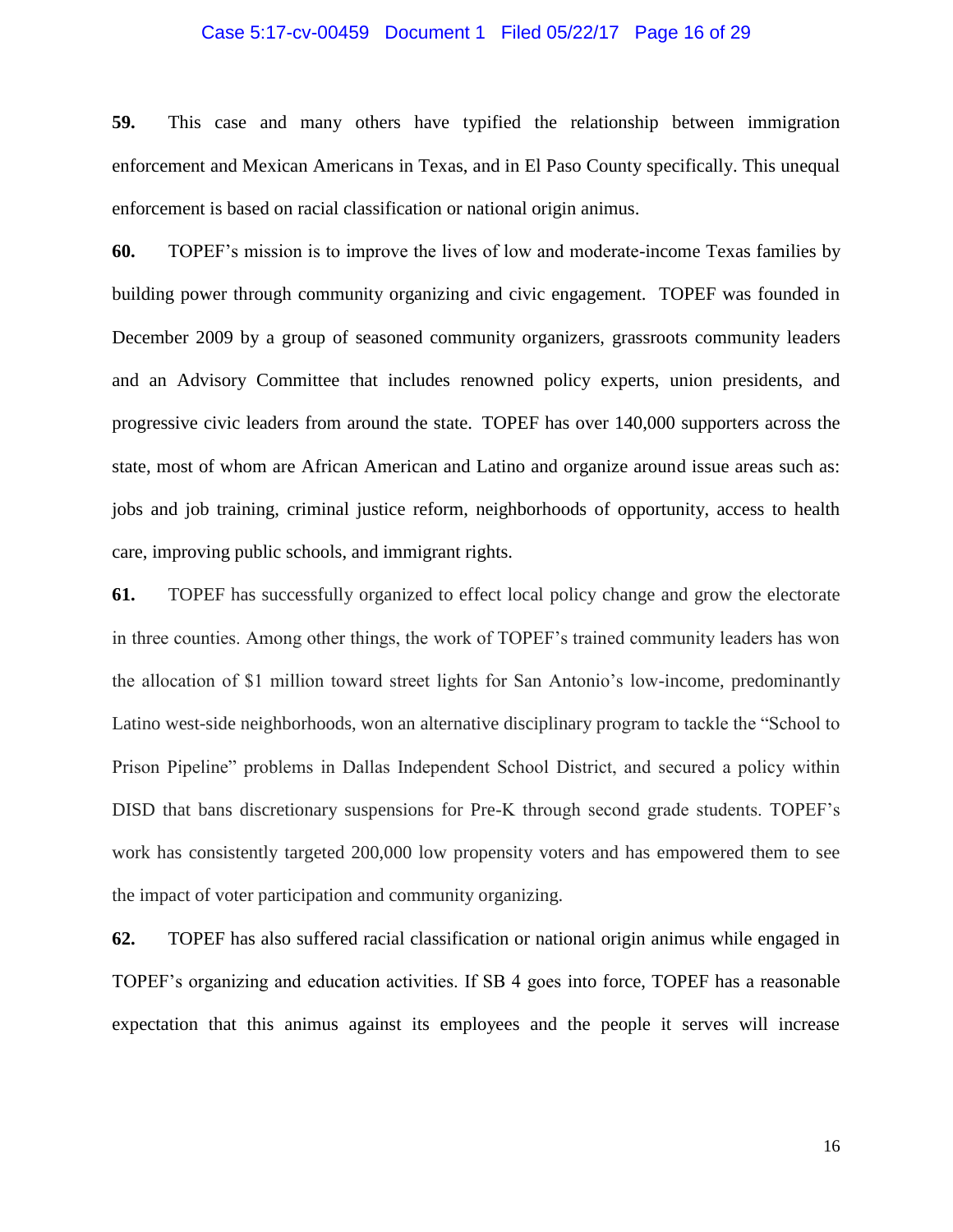### Case 5:17-cv-00459 Document 1 Filed 05/22/17 Page 17 of 29

significantly, as law enforcement leaders will be prevented from ordering their subordinates not to engage in unjustified immigration-status and place of birth-related questioning.

**63.** TOPEF serves citizens, non-citizens, and people of Hispanic heritage.

**64.** SB4 would force TOPEF to divert resources from critical programs in order to educate and assist TOPEF's clients, constituents and service population about SB4.

**65.** TOPEF's organizational goals will be negatively impacted by SB4 because TOPEF organizers will have a harder time encouraging clients to participate in TOPEF programs because the clients will be worried that their participation will make them subject to inquiries about their immigration status by law enforcement because of SB4.

**66.** TOPEF also fears that its current constituents and service population will be deterred from seeking help from TOPEF because local law enforcement may detain and inquire into their immigration status during their participation with TOPEF activities.

#### **C. Fourteenth Amendment - Due Process Facts**

**67.** SB 4 never defines "Sanctuary City" or "Sanctuary Jurisdiction". It does not define "materially limiting" in relation to "immigration laws," which is itself a term without meaningful definition. It does not define "pattern or practice" in relation to a material limitation or prohibition of federal immigration laws. It does not define "endorse" or "citizen."

**68.** Each of these phrases and terms are material to the enforcement of SB 4. Jurisdictions misinterpreting these terms face dire civil consequences. There are other inconsistencies within the law as well.

**69.** The failure to define these important phrases is an unconstitutional delegation of authority to the courts and gives little notice or certainty to those affected concerning which behaviors are proscribed.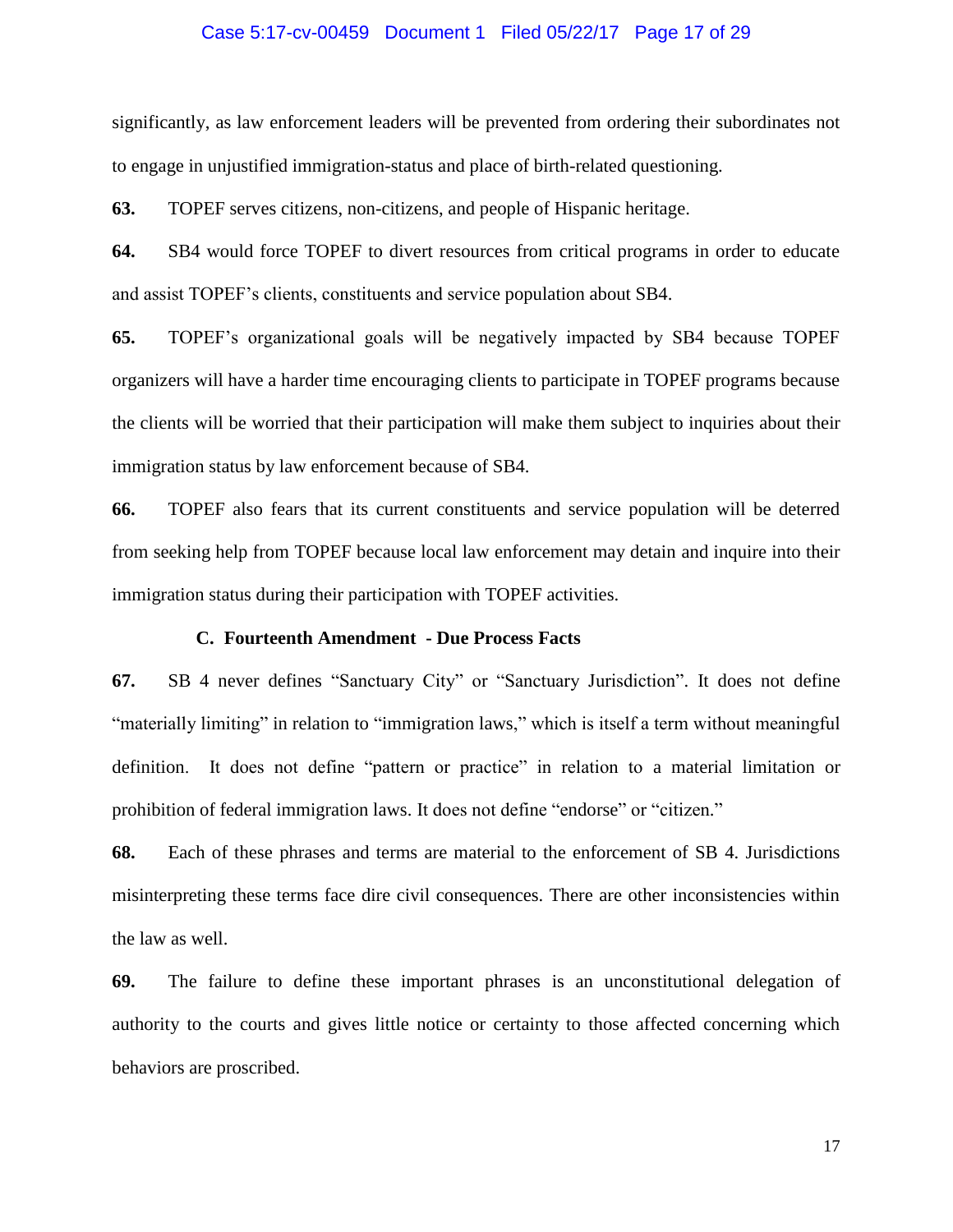### Case 5:17-cv-00459 Document 1 Filed 05/22/17 Page 18 of 29

**70.** The terms used in the statute are so without definition that an average person could not understand what behaviors are prohibited or give rise to penalties under SB 4.

**71.** SB 4 is also overly broad and proscribes behaviors that cannot be criminal or civilly penalized.

**72.** SB 4 is unconstitutionally vague.

# **D. Fourth Amendment - Illegal Search and Seizure**

**73.** SB 4 will allow unlawful detentions and the use of national origin and race for unlawful searches and seizures.

**74.** SB 4 allows law enforcement personnel, including college campus law enforcement officials, to make inquiries into the national origin of any individual detained for any period of time. Jurisdictions are specifically disallowed from prohibiting law enforcement personnel from inquiring into national origin at the point of detention, arrest, or custody.

**75.** SB 4 allows and creates the opportunity for pre-textual vehicle stops or other investigation, which will form the basis for racial profiling by law enforcement personnel in Texas.

**76.** SB 4 violates the Fourth Amendment of the U.S. Constitution.

### **E. Federal Preemption Facts**

**77.** SB 4 mandates that local entities must comply with all ICE detainer requests and disallows local entities from adopting policies or procedures that prohibit or materially limit the enforcement of "immigration laws."

**78.** Taken together, because of SB 4, no Texas local entity will be able to adopt, enact, execute, administer or endorse policy that is not exactly congruous with Texas' perverse vision of compliance with the enforcement of federal immigration law.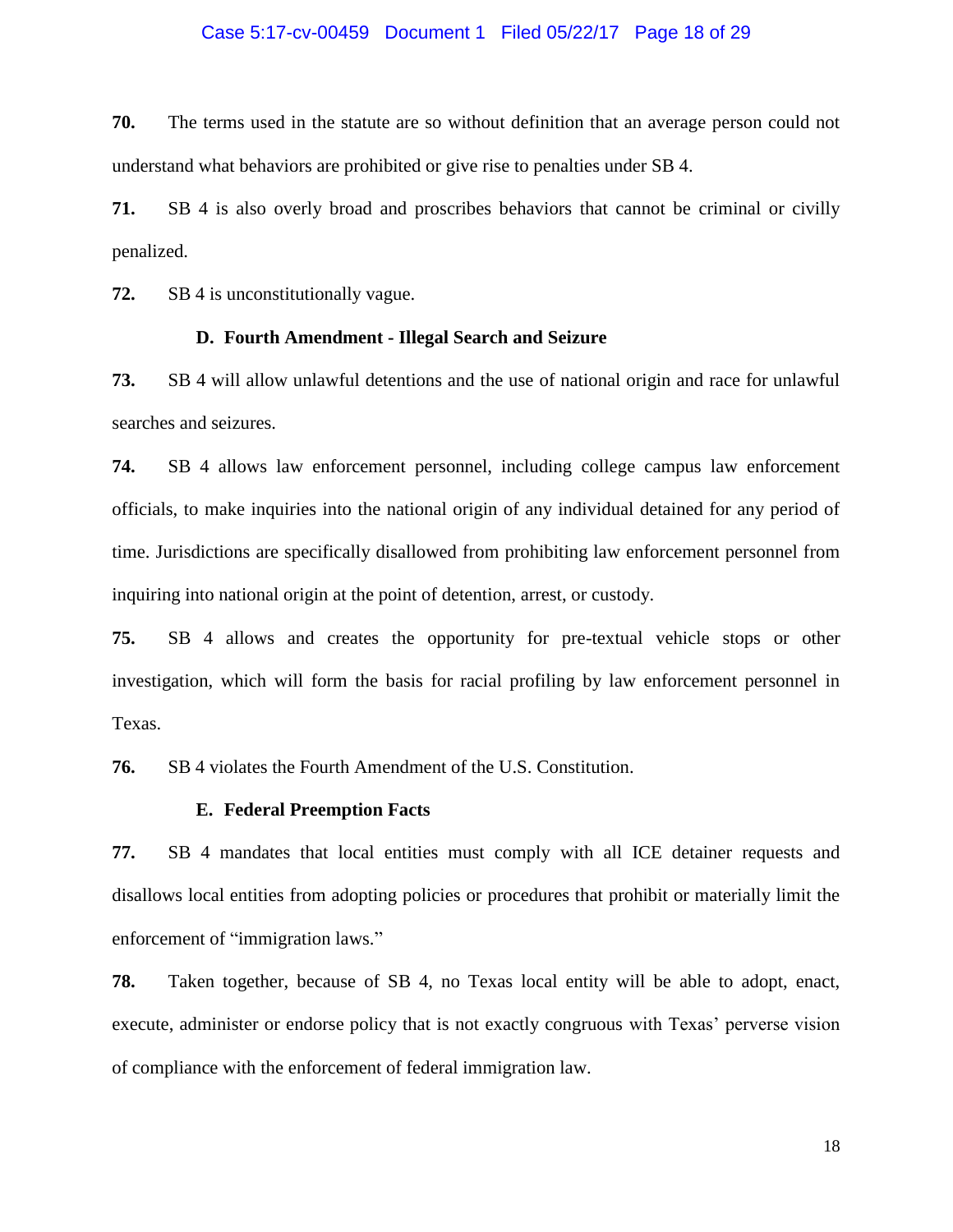### Case 5:17-cv-00459 Document 1 Filed 05/22/17 Page 19 of 29

**79.** Local law enforcement will become an instrument of the federal government and will have no discretion or ability to fail to comply with the dictates of the federal government as to federal immigration law. This is true no matter how full a jail will become. This is true no matter how much money is spent on litigation or detention involving ICE detainers. This will be true no matter any other exigent circumstance that might justify non-compliance with federal immigration laws in a specific instance. SB 4 turns local entities into arms of the federal government and usurps the prerogative of the federal government as to its immigration laws.

**80.** Federal law controls what constitutes compliance with federal immigration law by local entities. SB 4 seeks to re-define this compliance and usurps the role of the federal government.

**81.** Federal law defines ICE detainer requests as voluntary for local jurisdictions. SB 4 redefines these voluntary requests and intrudes into the sovereignty of the United States.

**82.** SB 4 is in disharmony with the United States Constitution, federal immigration law, and all other federal laws.

**83.** SB 4 expressly conflicts with the United States Constitution, federal immigration law, and other federal laws.

**84.** SB4 does impliedly conflict with, or imposes an obstacle to, the United States Constitution, federal immigration law, or other federal laws.

**85.** Federal regulation of immigration is so pervasive as to occupy the entire field of immigration law and disallows Texas from passing SB 4.

**86.** SB 4 violates the Supremacy Clause.

#### **F. First Amendment Facts**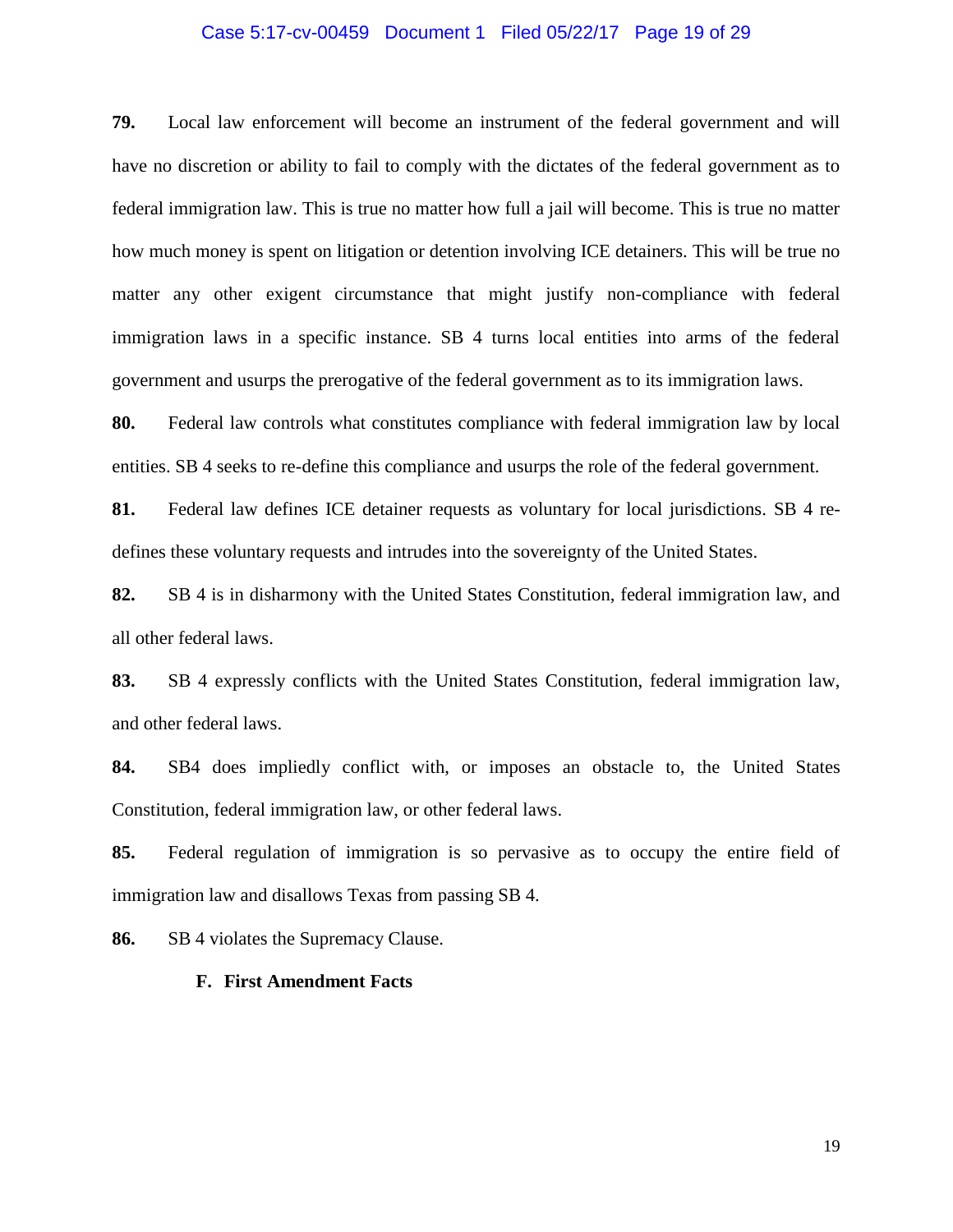### Case 5:17-cv-00459 Document 1 Filed 05/22/17 Page 20 of 29

**87.** SB 4 disallows the endorsement of any policy that would prohibit or materially limit the enforcement of immigration laws. Although the term "endorse" is not defined in statute, its common definitions include verbal expression and public statements regarding policy proposals.

**88.** The State of Texas has sued several public officials and a non-profit organization, the Mexican American Legal Defense and Education Fund (MALDEF), seemingly based on their public statements that SB 4 is unconstitutional. MALDEF is not a policy maker nor has any governmental control of any policy or procedure that would be implicated by SB 4's mandates or prohibitions. Instead, MALDEF was sued based by the State of Texas based solely on their policy advocacy against SB 4.

**89.** SB 4 allows the removal of public officials via *quo warranto* for the endorsement of a policy in violation of SB 4. Proof of the violation of SB 4 can be established by a public statement of the public official. Therefore, SB 4 seeks to governmentally-control free expression by public officials and local entities against public speech or endorsements of immigration policies that disagree with SB 4. The prohibition of an endorsement of a policy that conflicts with SB 4 is overly broad and not reasonably calculated to permissibly limit public policy dissent.

#### **V. Causes of Action/Violations of Law**

# **A. SB 4 Violates the Fourteenth Amendment's Equal Protection Clause and was passed with an Impermissible Purpose**

**90.** Plaintiffs incorporate by reference all factual allegations in paragraphs 1-89 as if set forth herein.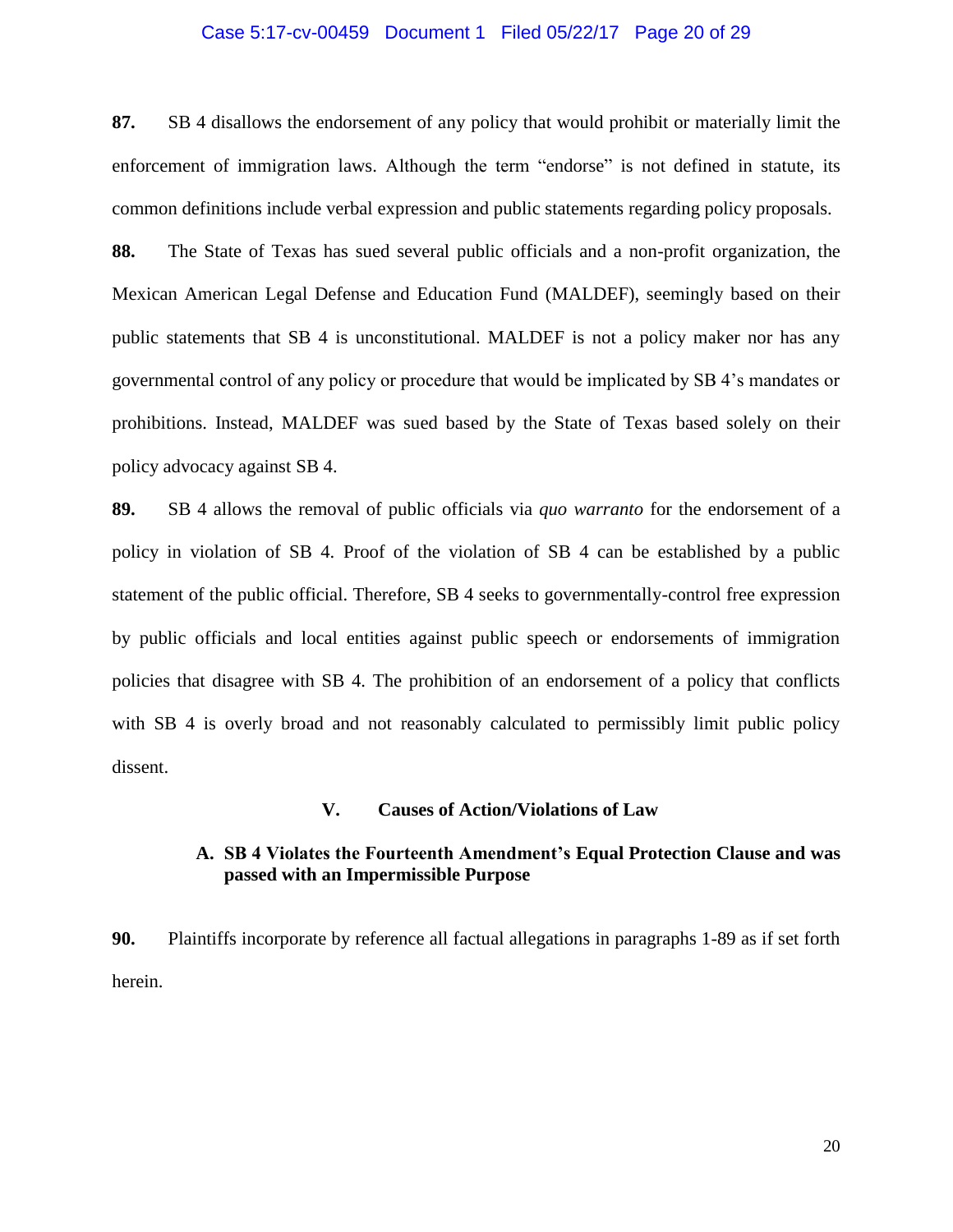### Case 5:17-cv-00459 Document 1 Filed 05/22/17 Page 21 of 29

**91.** The Fourteenth Amendment to the United States Constitution guarantees persons the equal protection of the laws, and prohibits the government from treating persons differently than a similarly situated individual.

**92.** SB 4's requirement that local law enforcement comply with federal authorities in the enforcement of immigration laws does have a discriminatory purpose.

**93.** SB 4's requirement that local law enforcement not prevent peace officers from verifying immigration status of a person does have a discriminatory purpose.

**94.** Racial discrimination and national origin animus is a substantial or motivating factor behind SB 4 and Texas law.

**95.** The historical background and legislative history of SB 4 and other similar bills indicates discriminatory intent.

**96.** The justifications and policy rationales for SB 4 are pre-textual and obfuscate an impermissible discriminatory purpose.

**97.** Texas enacted SB 4 to set a policy of complying with federal immigration authorities, in order to discriminate against one particular race or group of people based predominantly on account of their race or national origin.

**98.** The enactment of SB 4 deviates from the normal procedural sequence of passing laws in Texas.

**99.** SB 4 does bear more heavily on persons from one race than another.

**100.** SB 4 does bear more heavily on persons of one national origin than another.

**101.** SB 4 violates the Fourteenth Amendment of the United States Constitution.

**102.** SB 4 was adopted with a discriminatory and impermissible purpose in violation of the Fourteenth Amendment of the United States Constitution.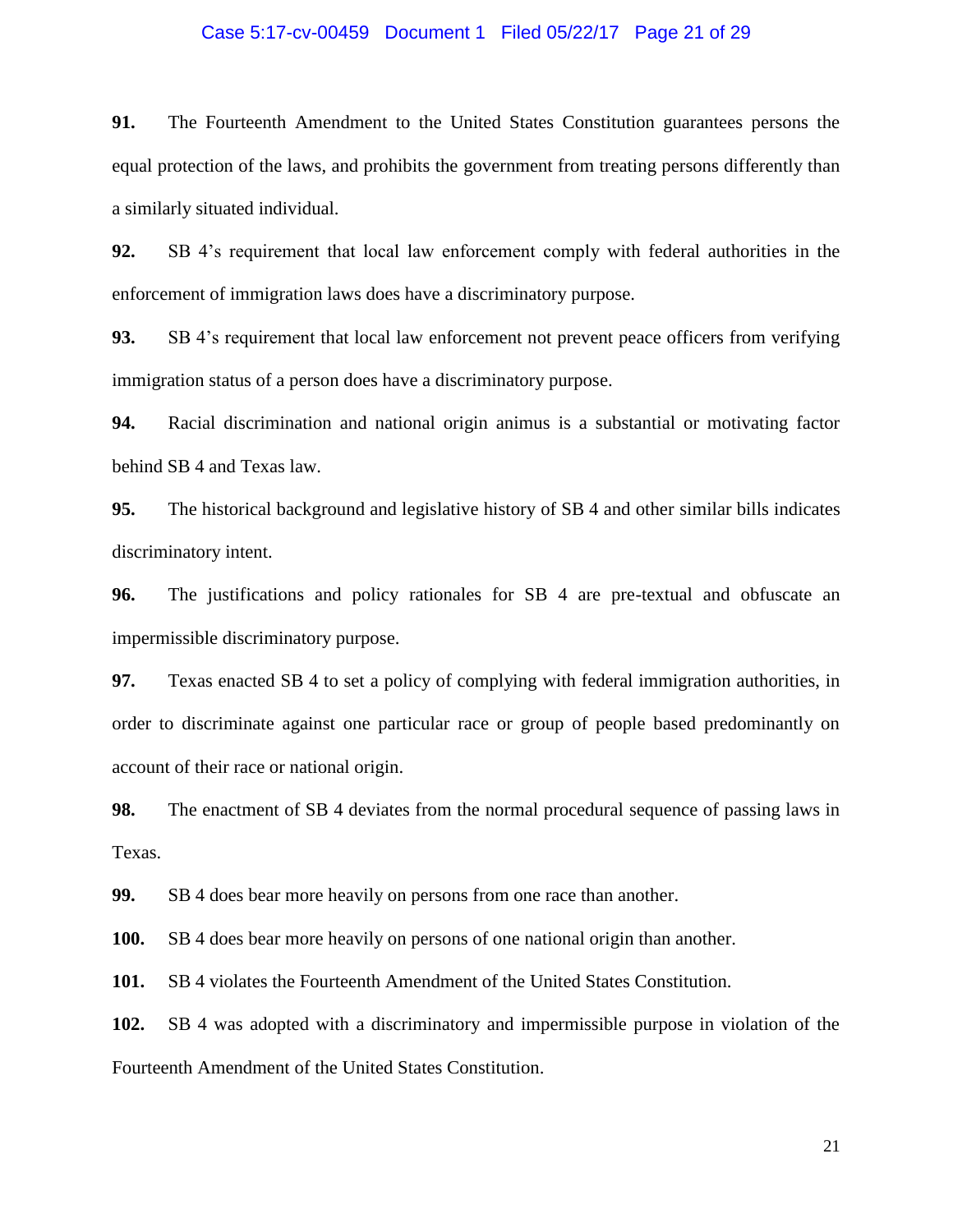## **B. Fourteenth Amendment – Due Process Clause**

**103.** Plaintiffs incorporate by reference all factual allegations in paragraphs 1-89 as if set forth herein.

**104.** SB 4 fails to define key terms and gives no notice to the average person what behaviors give rise to penalties under the law.

**105.** Every law must state explicitly what it mandates and what is enforceable.

**106.** Definitions must be given for potentially vague terms, especially critical terms.

**107.** A statute is void for vagueness if a legislature's delegation of authority to judges and/or administrators is so extensive that it would lead to arbitrary prosecutions or penalties.

**108.** The due process clause of the Fourteenth Amendment requires notice of criminal behavior and those with stringent civil penalties, like removal from office.

**109.** Sb 4 violates the due process clause of the Fourteenth Amendment.

#### **C. SB 4 Violates the Fourth Amendment**

**110.** Plaintiffs incorporate by reference all factual allegations in paragraphs 1-89 as if set forth herein.

**111.** The Fourth Amendment, incorporated and made applicable to Texas by the Fourteenth Amendment to the United States Constitution, prohibits unreasonable searches and seizures.

**112.** To establish a claim for unreasonable seizure, one must show that an arrest is unreasonable.

**113.** A warrantless arrest is considered unreasonable if, at the moment of the arrest, there is no probable cause for the peace officer to reasonably believe that an unlawful act has been or is being committed.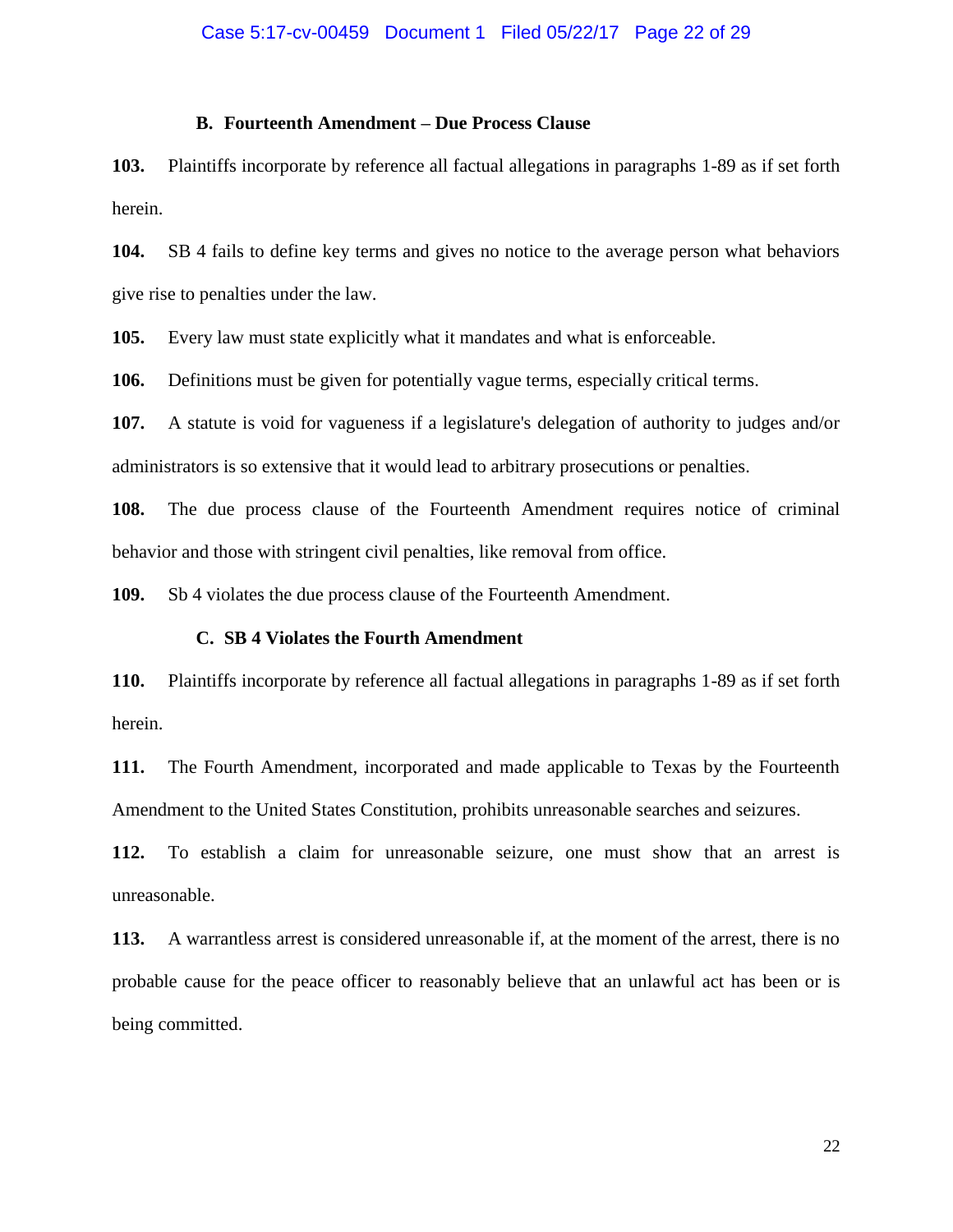### Case 5:17-cv-00459 Document 1 Filed 05/22/17 Page 23 of 29

**114.** Probable cause does not require proof beyond a reasonable doubt, but only a showing of a fair probability of unlawful activity.

**115.** The reasonableness of an arrest must also be judged based on what a reasonable peace officer would do under the circumstances, and does not consider the officer's state of mind.

**116.** The question is whether a reasonable officer believes that the law was violated based on the facts available to that officer.

**117.** SB 4 violates the Fourth Amendment because it requires law enforcement officers to honor all ICE detainer requests, some of which may result in an unreasonable seizure, if officers do not have the discretion to reject invalid detainers.

**118.** Some ICE detainers are civil in nature.

**119.** Neither foreign national origin nor unlawful presence is an element for any state crime in Texas.

**120.** SB 4 violates the Fourth Amendment.

### **D. Supremacy Clause & Federal Preemption**

**121.** Plaintiffs incorporate by reference all factual allegations in paragraphs 1-89 as if set forth herein.

**122.** The Supremacy Clause of the United States Constitution provides that "[t]his Constitution, and the laws of the United States which shall be made in pursuance thereof; and all treaties made, or which shall be made, under the authority of the United States, shall be the supreme law of the land; and the judges in every state shall be bound thereby, anything in the Constitution or laws of any State to the contrary notwithstanding." U.S. Const. art. VI, cl. 2.

**123.** The Supremacy Clause provides that federal law may expressly or impliedly preempt Texas or local laws.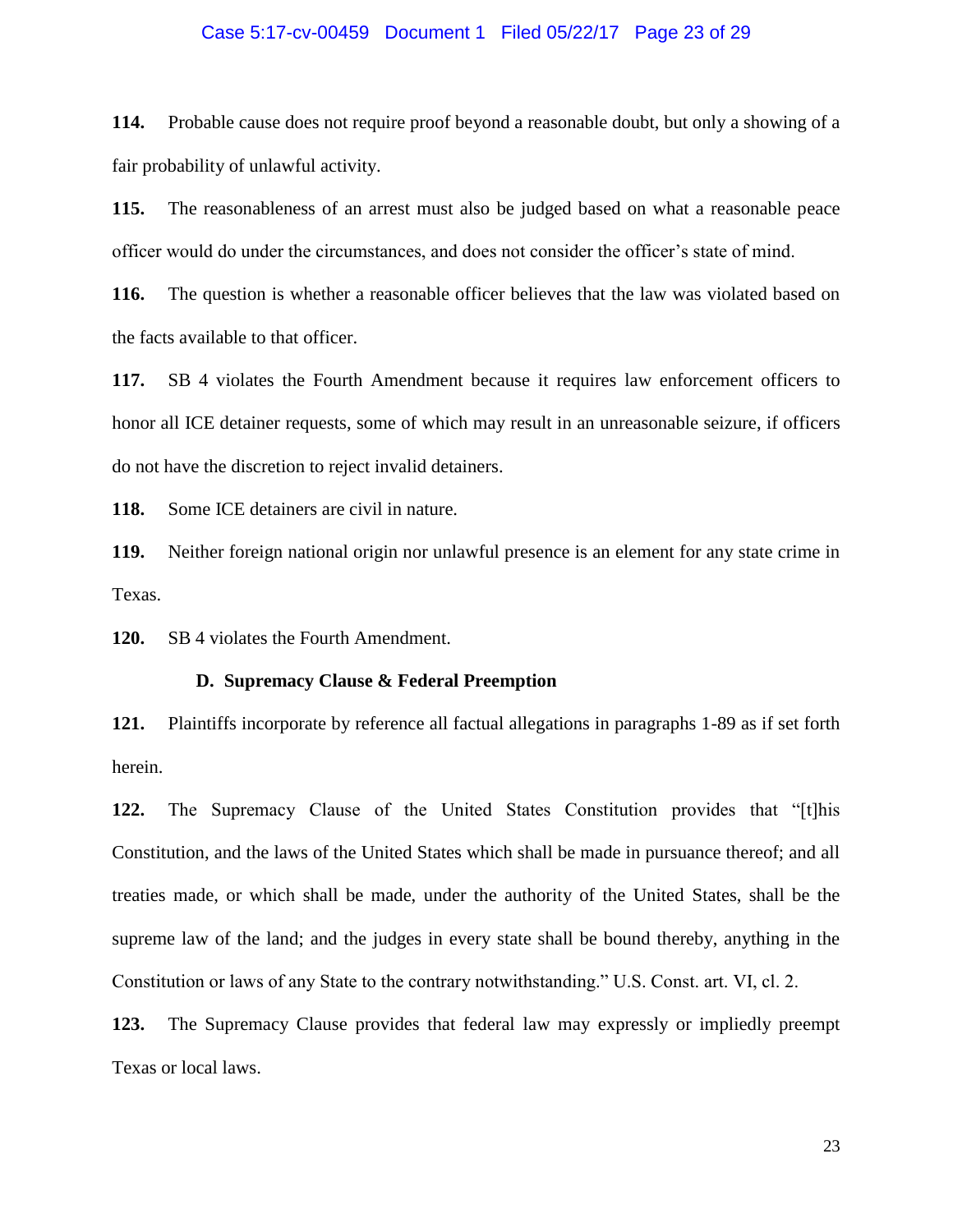# Case 5:17-cv-00459 Document 1 Filed 05/22/17 Page 24 of 29

**124.** SB4 is in disharmony with the United States Constitution, federal immigration law, and all other federal laws.

**125.** SB4 does expressly conflict with the United States Constitution, federal immigration law, or any other federal law.

**126.** SB4 does impliedly conflict with, or imposes an obstacle to, the United States Constitution, federal immigration law, or other federal laws.

**127.** Federal regulation of immigration, especially as to the definition of Sanctuary Cities, is so pervasive as to occupy the field immigration enforcement and disallows Texas from passing SB 4.

**128.** SB 4 violates the Supremacy Clause.

### **E. SB 4 violates the First Amendment**

**129.** Plaintiffs incorporate by reference all factual allegations in paragraphs 1-89 as if set forth herein.

**130.** "Congress shall make no law respecting an establishment of religion, or prohibiting the free exercise thereof; or abridging the freedom of speech, or of the press; or the right of the people peaceably to assemble, and to petition the government for a redress of grievances." U.S. Const. Art. V, cl. 1.

**131.** The First Amendment, incorporated and made applicable to Texas by the Fourteenth Amendment to the United States Constitution, prohibits government-control of speech and expression.

**132.** SB 4 allows the removal of a duly elected or appointed governmental official from public office for a violation of SB 4. Proof of that violation includes a public statement of the public official's conduct in violation of SB 4.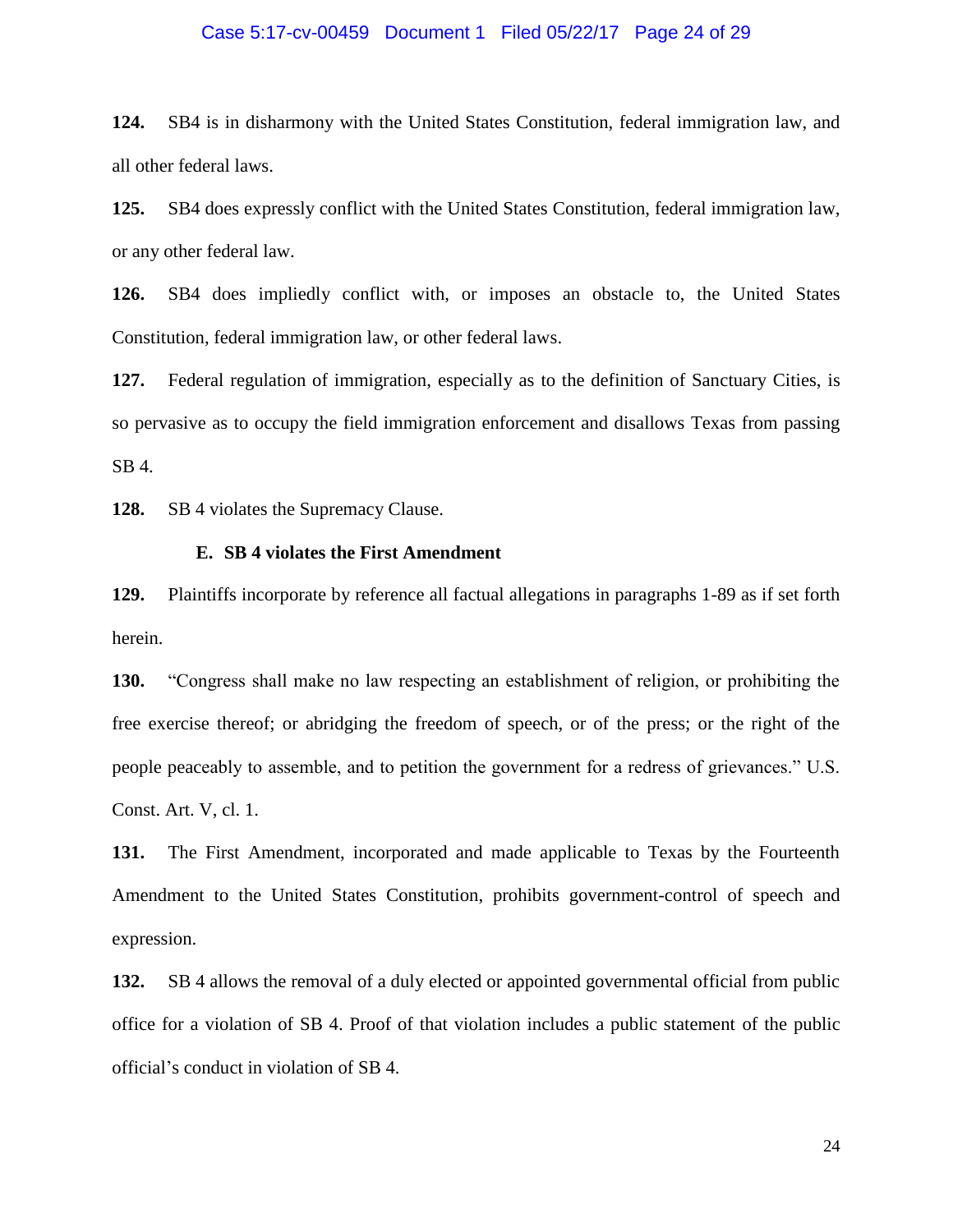#### Case 5:17-cv-00459 Document 1 Filed 05/22/17 Page 25 of 29

**133.** Further, SB 4 disallows the endorsement of policies in contradiction with SB 4.

**134.** To the degree that SB 4 seeks to constrain public expression or policy advocacy for policies that materially limit or prohibit state enforcement of federal immigration laws, then it violates the First Amendment's guarantee of freedom of expression.

#### F. **State Law Claim – SB 4 Violates the Separation of Powers**

**135.** Plaintiffs incorporate by reference all factual allegations in paragraphs 1-89 as if set forth herein.

**136.** Pursuant to Art. II, § 1 of the Texas Constitution, the sovereign power of our state government is divided into three distinct, but equal branches: the legislative; the executive; and the judicial.

**137.** Texas's separation-of-powers provision may be violated in one of two ways: (1) when one branch of government assumes or is delegated a power more properly attached to another branch or (2) when one branch unduly interferes with another branch so that the other branch cannot effectively exercise its constitutionally assigned powers. Any attempt by one department of government to interfere with the powers of another is null and void

**138.** Each elected county official has a delegated sphere of authority that cannot be invaded. However, this sphere of authority covers only those duties that the Texas Constitution and statutes specifically delegate to the officer.

**139.** The Texas Legislature holds the exclusive power to make law, including the sole authority to establish criminal offenses and designate applicable penalties, consistent with other federal and state law, as well as principles of federalism.

**140.** The Texas Constitution provides that the Commissioners Court "shall exercise such powers and jurisdiction over all county business, as is conferred by this Constitution and the laws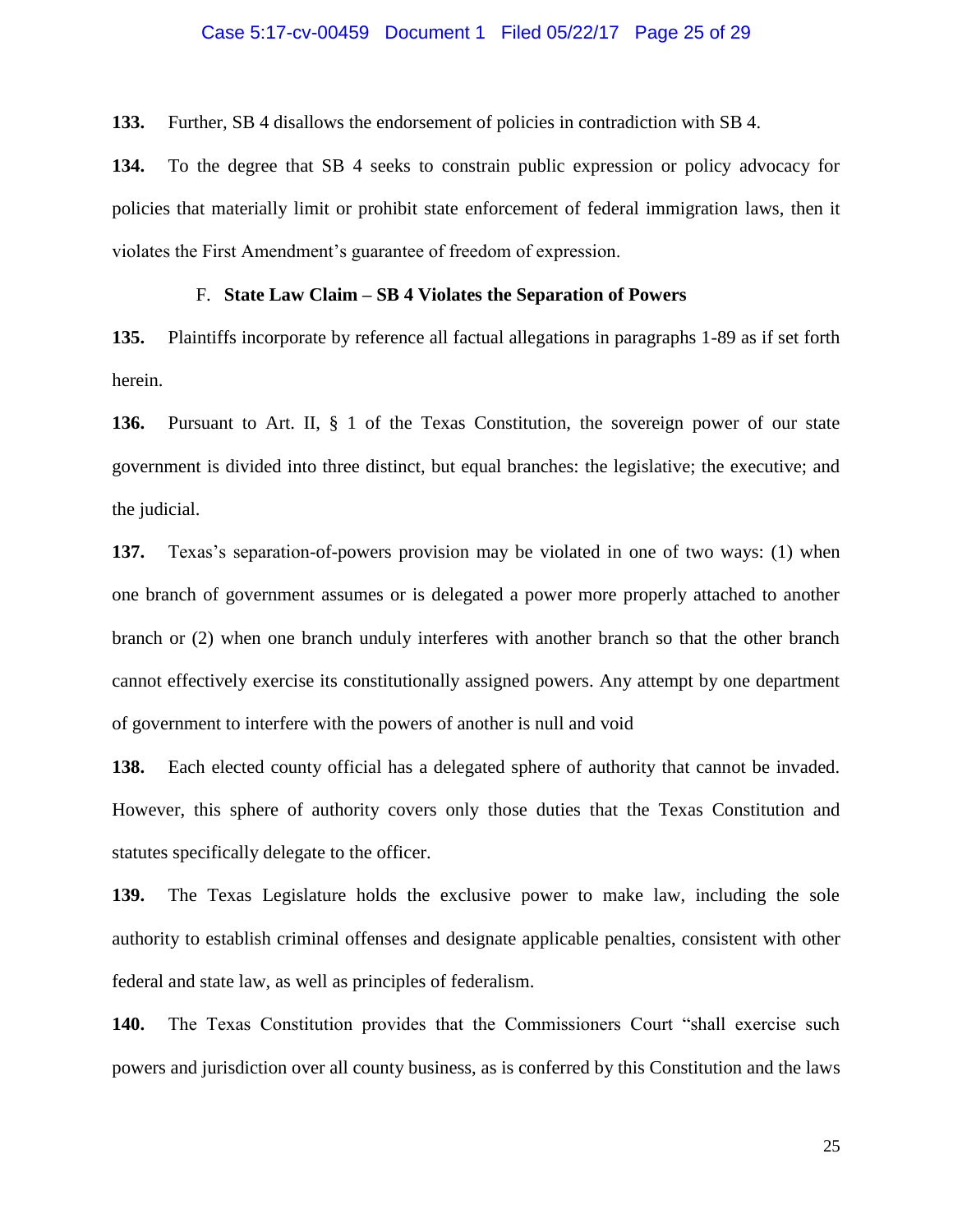#### Case 5:17-cv-00459 Document 1 Filed 05/22/17 Page 26 of 29

of the State, or as may be hereafter prescribed." TEX. CONST. art. V, § 18. The Texas Constitution establishes the Commissioners Court as the county's principal governing body. The powers and duties of the Commissioners Courts include aspects of legislative, executive, administrative, and judicial functions. In the exercise of its powers and jurisdiction over county business, the Commissioners Court has implied authority to exercise broad discretion to accomplish the purposes intended.

**141.** The Texas Constitution provides that the duties, qualifications, perquisites, and fees of the Sheriff shall be prescribed by the Legislature. TEX. CONST. Art. V, § 23. The Sheriff is a member of the executive branch. *Ex parte Hall*, 838 S.W.2d 674, 676 (Tex. App. 1992); *Jones v. State*, 176 S.W.3d 47, 52 (Tex. App. 2004). The Sheriff has the power to make and enforce rules, regulations, and policy, as well as the authority to define county law enforcement objectives and choose the means of achieving them. The Sheriff is the county's final policymaker in the area of law enforcement, not by virtue of the delegation by the county's governing body but, rather, by virtue of the office to which the Sheriff has been elected.

**142.** The offices of County and District Attorney are in the judicial branch of government. TEX. CONST. art. V, § 21. Although the duties of the County and District Attorney are not enumerated in Article V, Section 21, our courts have long recognized that, along with various civil duties, their primary function is to prosecute the pleas of the state in criminal cases. An obvious corollary to a District or County Attorney's duty to prosecute criminal cases is the utilization of his own discretion in the preparation of those cases for trial. Therefore, under the separation of powers doctrine, the Legislature may not remove or abridge a District or County Attorney's exclusive prosecutorial function, unless authorized by an express constitutional provision.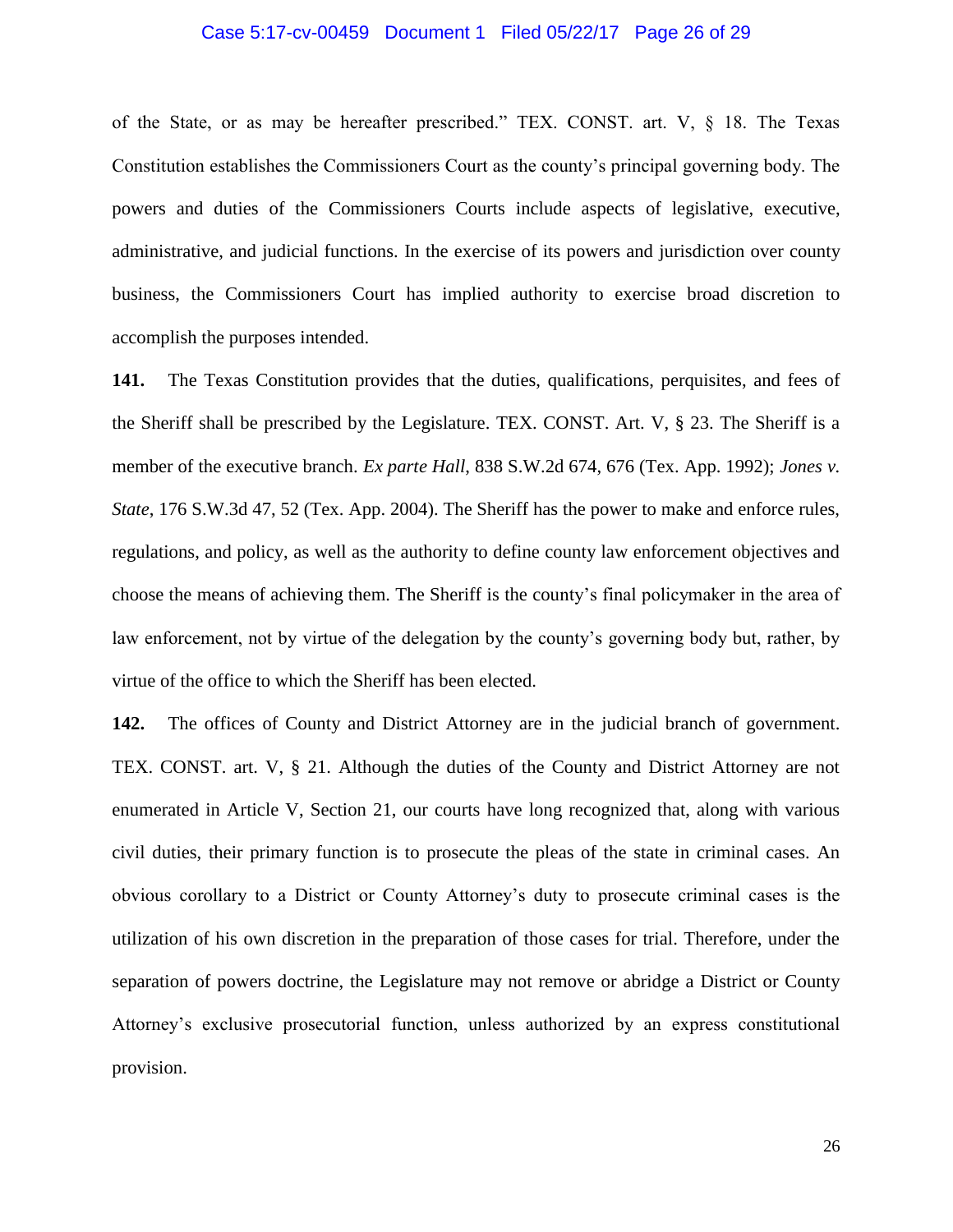### Case 5:17-cv-00459 Document 1 Filed 05/22/17 Page 27 of 29

**143.** In violation of the Texas Constitution, SB 4 unduly interferes with El Paso County's ability to exercise its broad discretion in accomplishing its constitutionally assigned duties to provide county government services to all its residents.

**144.** In violation of the Texas Constitution, SB 4 unduly interferes with the El Paso County Sheriff's constitutional duty as the county's final policymaker in the area of law enforcement. SB 4 unconstitutionally removes from the Sheriff any and all discretion to make and enforce rules, regulations, and policy regarding his officers' interactions with federal immigration officials, as well as his authority to define county law enforcement objectives and choose the means of achieving them consistent with federal immigration law.

**145.** In violation of the Texas Constitution, SB 4 unduly interferes with the El Paso County Attorney's exclusive prosecutorial function. Moreover, SB 4 unduly interferes and conflicts with the El Paso County Attorney's discretion regarding her duty to protect victims—including victims of domestic violence and child abuse.

### **VI. DECLARATORY JUDGMENT**

**146.** In the alternative, Plaintiffs El Paso County and Sheriff Wiles' adherence to the County's adopted policies in relation to federal immigration enforcement comply with SB 4.

**147.** Plaintiffs have no adequate or available administrative remedy, or, in the alternative, any effort to obtain an administrative remedy would be futile.

**148.** Plaintiffs have no adequate remedy at law.

**149.** Absent declaratory relief, Plaintiffs will continue to be harmed.

#### **VII. PRAYER FOR RELIEF**

**150.** WHEREFORE, Plaintiffs pray that the Court grant the following relief:

1) Declare SB 4 unconstitutional and invalid on its face;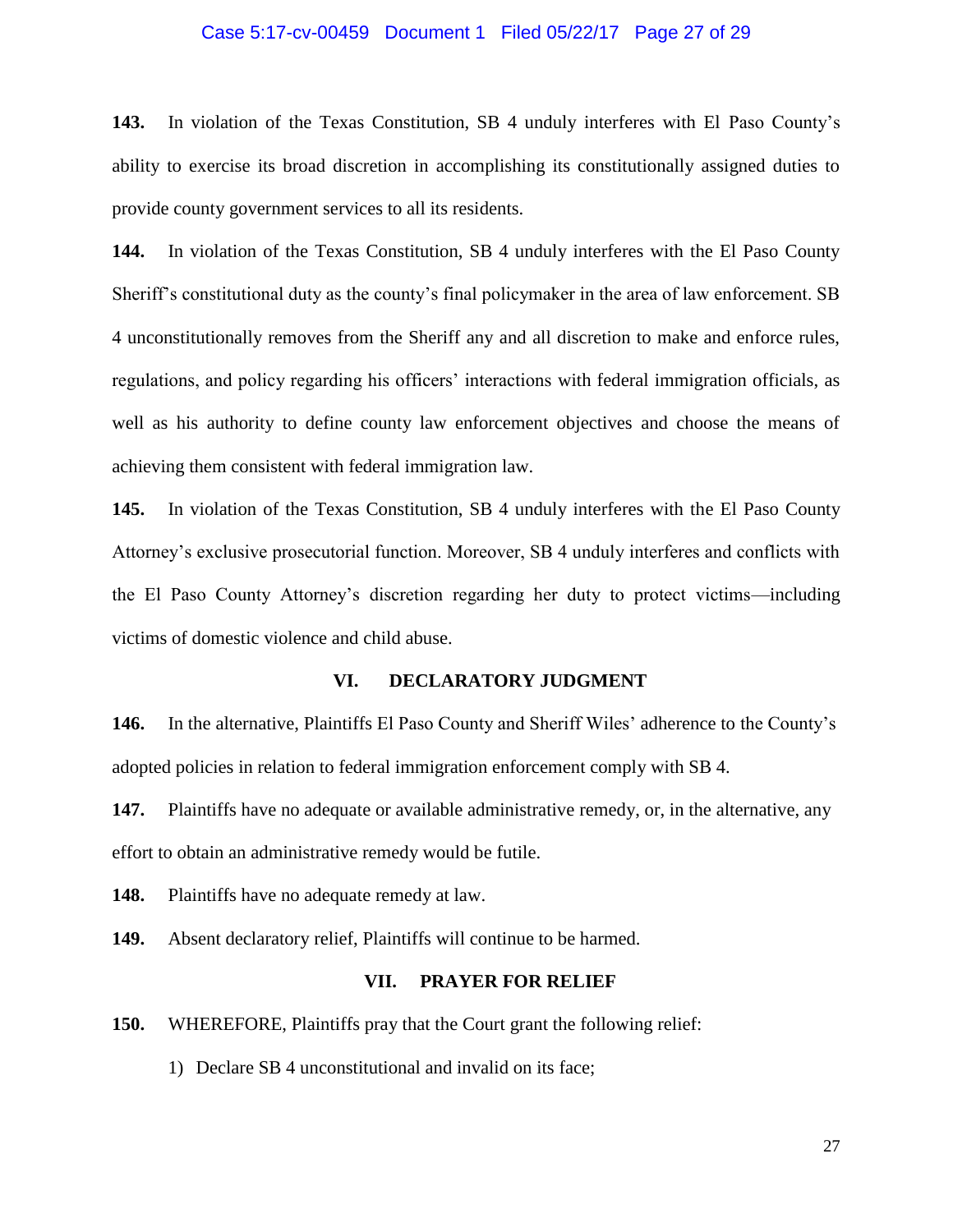- 2) Enjoin Defendants from enforcing SB 4;
- 3) In the alternative, declare that El Paso and its County officials and their policies comply with state law, including SB 4;
- 4) Award Plaintiffs court costs and reasonable attorneys fees and grant any other relief to plaintiff as allowed by law and that the Court should deem fit.

DATED: May 22, 2017 Respectfully,

By: /s/ Jose Garza

GARZA GOLANDO MORAN, PLLC Jose Garza Attorney-In-Charge garzpalm@aol.com Texas Bar No. 07731950 Michael Moran michael@ggmtx.com State Bar No. 2409285 Martin Golando marty@ggmtx.com State Bar No. 24059153 115 E. Travis St., Ste. 1235 San Antonio, Texas 78205 (210) 892-8543 Attorneys for Plaintiffs EL PASO COUNTY; and RICHARD WILES, SHERIFF OF EL PASO **COUNTY** 

Jo Ann Bernal El Paso County Attorney 500 E. San Antonio 5th Floor, Suite 503 El Paso, Texas 79901 Phone (915) 546-2050